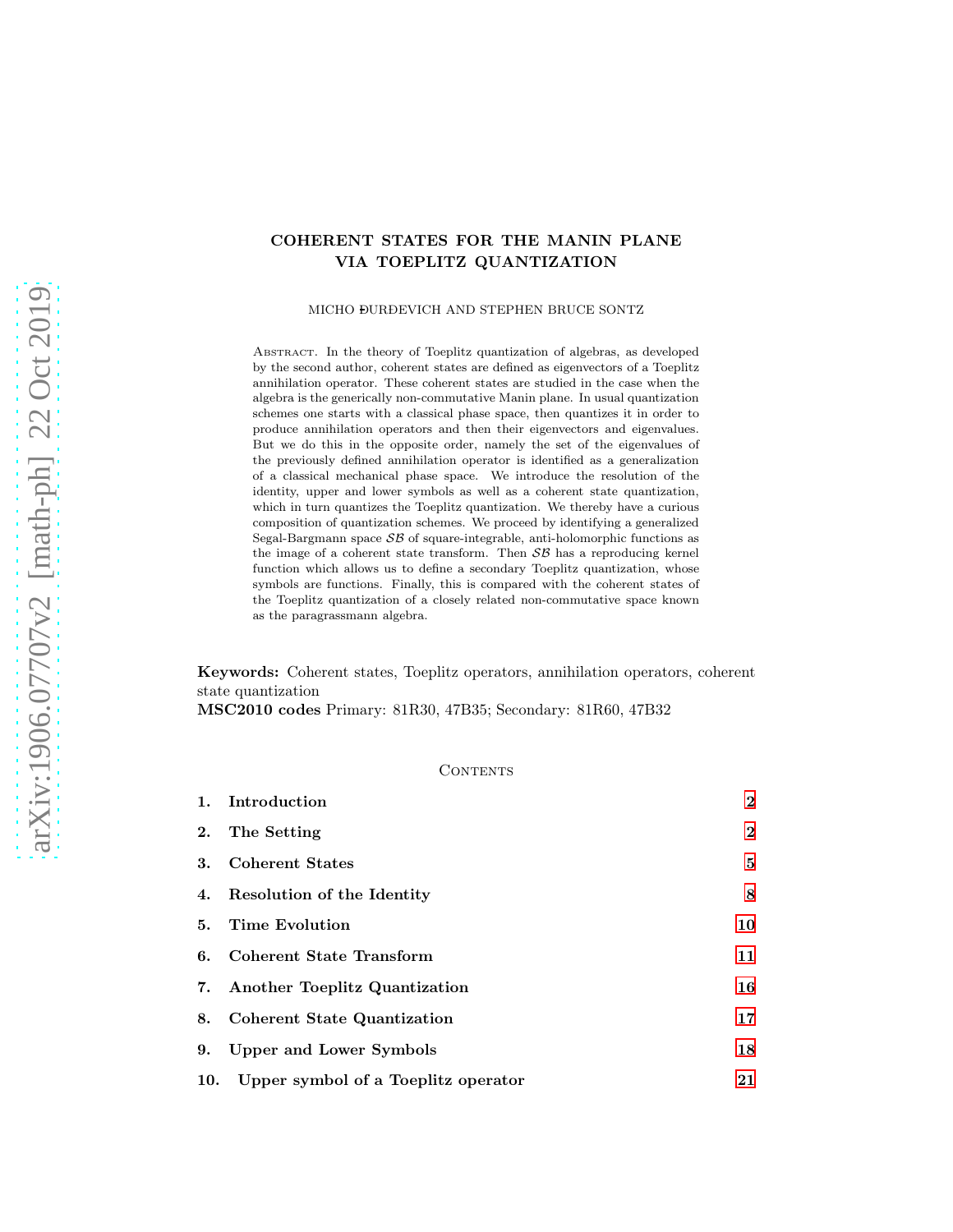|            | 11. A Comparison       | $\overline{2}\overline{2}$ |
|------------|------------------------|----------------------------|
|            | 12. Concluding Remarks | 23                         |
| References |                        | 24                         |

#### 1. INTRODUCTION

<span id="page-1-0"></span>In [\[17\]](#page-23-1) the second author has introduced a general formalism for defining Toeplitz operators whose symbols come from a not necessarily commutative algebra. One motivating example of this was presented in [\[16\]](#page-23-2). In the case when the algebra has a ∗*-operation* (also known as a *conjugation*) we can often identify in a natural way a sub-algebra, which is *not* closed under the ∗-operation, of *holomorphic* elements. Then its conjugate sub-algebra consists of the *anti-holomorphic* elements. The convention used here is that the common, invariant domain of the Toeplitz operators is the holomorphic sub-algebra, which is also a pre-Hilbert space. The Toeplitz operators whose symbols are holomorphic elements then play the role of *creation operators* while the Toeplitz operators whose symbols are anti-holomorphic elements play the role of *annihilation operators*.

In some examples there is a natural grading of the elements in the sub-algebra in which case the annihilation operators that lower degree by 1 are analogous to the annihilation operator  $\partial/\partial z$  acting on holomorphic functions of the Segal-Bargmann space. (For details see [\[4\]](#page-23-3).) Such degree  $-1$  annihilation operators can be used to define coherent states as their eigenvectors whose corresponding eigenvalues are the points in a classical phase space. Turning this understanding around, we may use an appropriate Toeplitz annihilation operator in order to define coherent states in the Toeplitz setting as its eigenvectors whose eigenvalues then define the classical phase space. We do exactly that in this paper in the setting given by the example in [\[16\]](#page-23-2) of the non-commutative (or, as it is sometimes called, quantum) plane of Manin. However, we wish to emphasize our viewpoint that the Manin plane is not a quantum object in the sense of quantum theory, since among other things Planck's constant  $\hbar > 0$  does not enter into its structure. On the other hand, the Weyl-Heisenberg (unital) algebra generated by elements  $P$  and  $Q$  and satisfying the commutation relation  $i[P,Q] = \hbar 1$  does come from quantum theory, explicitly involves Planck's constant  $h$  and has a natural action of the Lie group  $SL(2,\mathbb{C})\rtimes\mathbb{C}^2$ (the semi-direct product) that also acts naturally on the (complex) plane  $\mathbb{C}^2$ . So, the non-commutative Weyl-Heisenberg algebra deserves to be called the *quantum plane*. This point of view is also expressed in [\[20\]](#page-23-4). Nonetheless, the Manin plane is an interesting object studied in non-commutative geometry.

For background material on coherent states two excellent references with many examples are [\[1\]](#page-23-5) and [\[11\]](#page-23-6). The recent book [\[3\]](#page-23-7) has 14 review papers on a variety of topics in the field. We use standard notation. For example,  $\mathbb{N}, \mathbb{Z}, \mathbb{R}, \mathbb{C}$  denote the sets of the non-negative integers, all the integers, the real numbers and the complex numbers, respectively. The complex conjugate of  $\lambda \in \mathbb{C}$  is denoted by  $\lambda^*$ .

## 2. THE SETTING

<span id="page-1-1"></span>We consider the *Manin plane*  $\mathbb{C}Q_q(\theta, \overline{\theta})$  which is the unital, complex algebra generated by two conjugate elements  $\theta$  and  $\overline{\theta}$  subject only to the commutation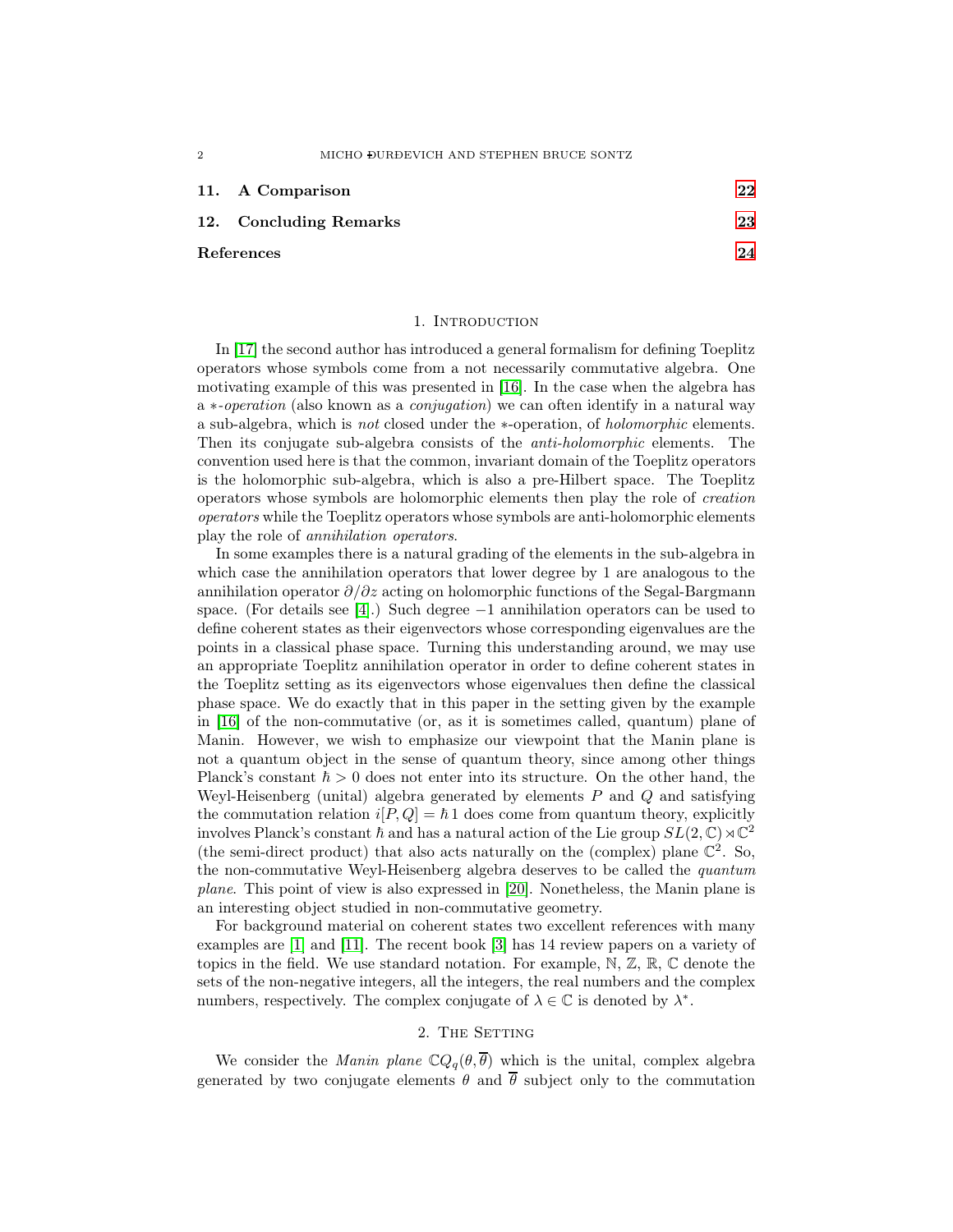relation  $\theta \overline{\theta} = q \overline{\theta} \theta$  for some non-zero  $q \in \mathbb{C}$ . This algebra is non-commutative except when  $q = 1$ . The elements  $\theta^i \overline{\theta}^j$  with  $i, j \in \mathbb{N}$  form a basis of  $\mathbb{C}Q_q(\theta, \overline{\theta})$ . Toeplitz operators with symbols in  $\mathbb{C}Q_q(\theta, \overline{\theta})$  have been defined and studied in [\[16\]](#page-23-2). In particular, for any element  $g \in \mathbb{C}Q_{q}(\theta, \overline{\theta})$  there is a linear operator, called the *Toeplitz operator with symbol* g, denoted by  $T_q$ :  $\mathcal{P} \to \mathcal{P}$ , where  $\mathcal{P}$  is the holomorphic subalgebra generated by the holomorphic variable  $\theta$ . Of course,  $\mathcal{P} = \mathbb{C}[\theta]$  is the polynomial algebra generated by  $\theta$ . So  $\mathcal{P}$  has a grading given by the degree of a homogeneous polynomial and has a basis  $\{\theta^n | n \geq 0\}$ . We now sketch how this *Toeplitz quantization* is realized. See [\[16\]](#page-23-2) for more details.

<span id="page-2-0"></span>There is a sesqui-linear form determined on  $\mathbb{C}Q_q(\theta, \overline{\theta})$  by

(2.1) 
$$
\langle \theta^i \overline{\theta}^j, \theta^k \overline{\theta}^l \rangle := w_{i+l} \, \delta_{i-j,k-l} \quad \text{for } i, j, k, l \in \mathbb{N},
$$

where the *weights*  $w_n$  satisfy  $w_n > 0$  for every integer  $n \geq 0$ . Also,  $\delta_{n,m}$  denotes the Kronecker delta for integers  $n, m \in \mathbb{Z}$ . Our convention is that a sesqui-linear form is linear is its second entry while being anti-linear in its first entry. The same convention holds for the inner product in a Hilbert space.

When restricted to  $P$  this sesqui-linear form  $(2.1)$  satisfies

$$
\langle \theta^i, \theta^k \rangle = w_i \, \delta_{i,k},
$$

which clearly gives a positive definite inner product. So,

$$
\mathcal{B}:=\Big\{\phi_j\equiv\phi_j(\theta):=\frac{1}{w_j^{1/2}}\theta^j\ \Big|\ j\geq 0\Big\}
$$

is an orthonormal Hamel basis for the (incomplete) pre-Hilbert space  $P$ . We let H denote the Hilbert space completion of P. The inner product on  $H$ , being the extension of that on P, is also denoted as  $\langle \cdot, \cdot \rangle$ . We note that B is an orthonormal basis for H. We use the sesqui-linear form to define a linear map P on  $\mathbb{C}Q_q(\theta, \theta)$ determined by

$$
P(\theta^i \overline{\theta}^j) := \sum_{k=0}^{\infty} w_k^{-1} \langle \theta^k, \theta^i \overline{\theta}^j \rangle \theta^k \text{ for all } i, j \in \mathbb{N}.
$$

Due to the definition of the sesqui-linear form, this infinite sum has at most one non-zero term (when  $k = i - j \ge 0$ ) and so it makes sense. Since the elements  $\theta^i \overline{\theta^j}$ with  $i, j \in \mathbb{N}$  form a basis of  $\mathbb{C}Q_q(\theta, \overline{\theta})$ , this uniquely determines the linear map P. In Dirac notation (which technically does not apply, since we are not in a Hilbert space setting) we have that  $P = \sum_{k=0}^{\infty} |\phi_k(\theta)\rangle \langle \phi_k(\theta)|$ . So it is not surprising that  $P = P<sup>2</sup>$  (that is, P is a projection) with range P, the algebraic span of the  $\phi_k(\theta)$ .

Now for any  $g \in \mathbb{C}Q_a(\theta, \overline{\theta})$  we define the *Toeplitz operator with symbol* g, denoted as  $T_g: \mathcal{P} \to \mathcal{P}$ , by  $T_g(\phi) := P(g\phi)$  for all  $\phi \in \mathcal{P}$ . Notice that the product  $g\phi$  of the two elements  $g, \phi \in \mathbb{C}Q_q(\theta, \overline{\theta})$  is again an element in the algebra  $\mathbb{C}Q_q(\theta, \overline{\theta})$ . Then the projection  $P$  maps this product to an element of  $P$ . We have chosen to multiply the symbol g on the left in the definition of  $T<sub>g</sub>$ . A similar, but not identical, theory entails if we multiply on the right, which was what was done in [\[16\]](#page-23-2). We will explain later on why we preferred using multiplication on the left in this paper.

As explained in detail in [\[17\]](#page-23-1) this theory of densely defined Toeplitz operators, acting in a Hilbert space, gives a quantization scheme, called *Toeplitz quantization*, that includes Planck's constant as well as creation and annihilation operators. So this is a quantum theory.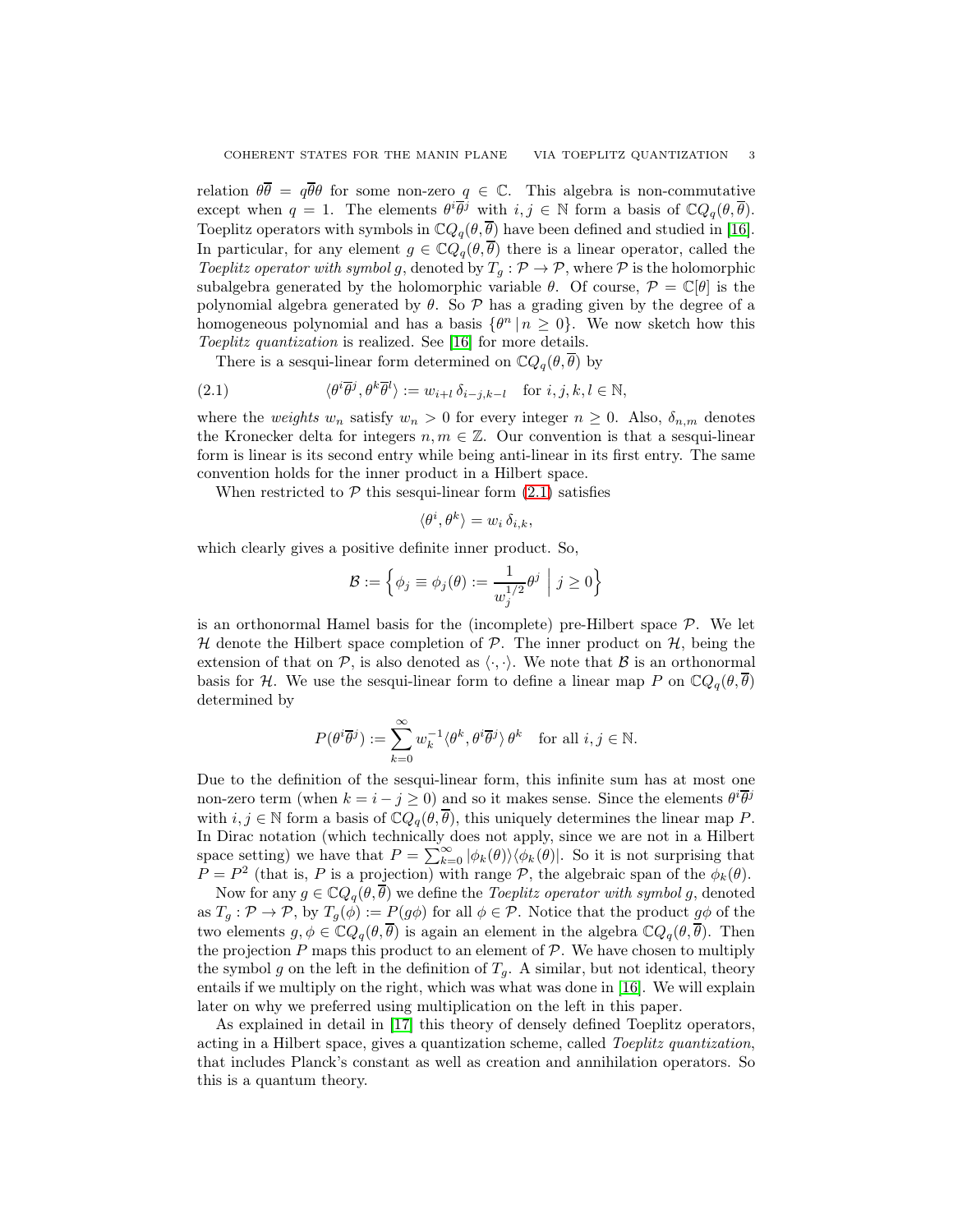The operators  $T_{\theta i \overline{\theta} j}$  were explicitly calculated in Theorem 4.4 in [\[16\]](#page-23-2), where we had multiplication of the symbol on the right in the definition of Toeplitz operators. Since we have used here multiplication of the symbol on the left, we have a different result.

**Theorem 2.1.** For integers  $i, j, n \geq 0$  we have

<span id="page-3-0"></span>(2.2) 
$$
T_{\theta i\overline{\theta} j}\phi_n(\theta) = q^{-jn}\frac{w_{n+i}}{(w_n w_{n+i-j})^{1/2}}\phi_{n+i-j}(\theta),
$$

*where for*  $m < 0$  *we put*  $\phi_m(\theta) = 0$  *and*  $w_m = 1$ *.* 

*Proof.* We use the reproducing kernel *object*  $K(\theta, \eta) = \sum_{k} \phi_k(\theta) \otimes \phi_k(\eta)$ , which is a tensor but not a *function*, to calculate the projection operator. Here  $\eta, \overline{\eta}$  is another, independent pair of variables satisfying  $\eta \overline{\eta} = q \overline{\eta} \eta$ . Also,  $\langle \cdot, \cdot \rangle_{\eta}$  denotes the same sesqui-linear form as above, but with respect to the new variables  $\eta$ ,  $\overline{\eta}$ . See [\[16\]](#page-23-2) for more details. We calculate

$$
T_{\theta i \overline{\theta} j} \phi_n(\theta) = \langle K(\theta, \eta), \eta^i \overline{\eta}^j \phi_n(\eta) \rangle_{\eta}
$$
  
\n
$$
= \langle \sum_k \phi_k(\overline{\theta}) \otimes \phi_k(\eta), w_n^{-1/2} \eta^i \overline{\eta}^j \eta^n \rangle_{\eta}
$$
  
\n
$$
= w_n^{-1/2} \langle \sum_k \phi_k(\overline{\theta}) \otimes \phi_k(\eta), q^{-jn} \eta^{i+n} \overline{\eta}^j \rangle_{\eta}
$$
  
\n
$$
= q^{-jn} w_n^{-1/2} \langle \sum_k w_k^{-1/2} \eta^k, \eta^{i+n} \overline{\eta}^j \rangle \phi_k(\theta)
$$
  
\n
$$
= q^{-jn} w_n^{-1/2} \sum_k w_k^{-1/2} \delta_{k+j, i+n} w_{k+j} \phi_k(\theta)
$$
  
\n
$$
= q^{-jn} w_n^{-1/2} w_{n+i-j}^{-1/2} w_{i+n} \phi_{n+i-j}(\theta).
$$

Even though the sum is over all  $k \in \mathbb{N}$ , only at most one term is non-zero, namely when  $k = n + i - j \geq 0$ .

**Remark 2.1.** So  $T_{\theta^i \overline{\theta}{}^j}$  changes the degree of the monomial  $\phi_n$  by  $i-j$  or annihilates it. Note that this result differs from Theorem 4.4 of [\[16\]](#page-23-2) only by the factor of  $q^{-jn}$ . There are two special cases of interest. One is the *annihilation operator*  $T_{\overline{\theta}}$  with anti-holomorphic symbol  $\overline{\theta}$  when  $i = 0$  and  $j = 1$ . And the other case is the *creation operator*  $T_{\theta}$  with holomorphic symbol  $\theta$  when  $i = 1$  and  $j = 0$ .

<span id="page-3-2"></span>We turn our attention to the annihilation operator about which [\(2.2\)](#page-3-0) says that

(2.3) 
$$
T_{\overline{\theta}} \phi_n = q^{-n} \left( \frac{w_n}{w_{n-1}} \right)^{1/2} \phi_{n-1} \text{ for every integer } n \ge 1
$$

and that  $T_{\overline{\theta}}\phi_0 = 0$ . This defines  $T_{\overline{\theta}}$  on the subspace  $P$ , which is dense in the Hilbert space H and is invariant under the action of  $T_{\overline{\theta}}$ . Then  $T_{\overline{\theta}}$  can be extended in the following way to the dense domain  $D(T_{\overline{\theta}})$  of elements  $\phi = \sum_{n=0}^{\infty} a_n \phi_n$  such that  $\sum_{n=0}^{\infty} a_n \overline{T_{\theta}} \phi_n$  is convergent in  $\mathcal{H}$ , that is to say,

<span id="page-3-1"></span>
$$
(2.4) \qquad \mathcal{D}(T_{\overline{\theta}}) := \left\{ \phi = \sum_{n=0}^{\infty} a_n \phi_n \in \mathcal{H} \; \Big| \; \sum_{n=1}^{\infty} |a_n|^2 \, |q|^{-2n} \left( \frac{w_n}{w_{n-1}} \right) < \infty \right\}
$$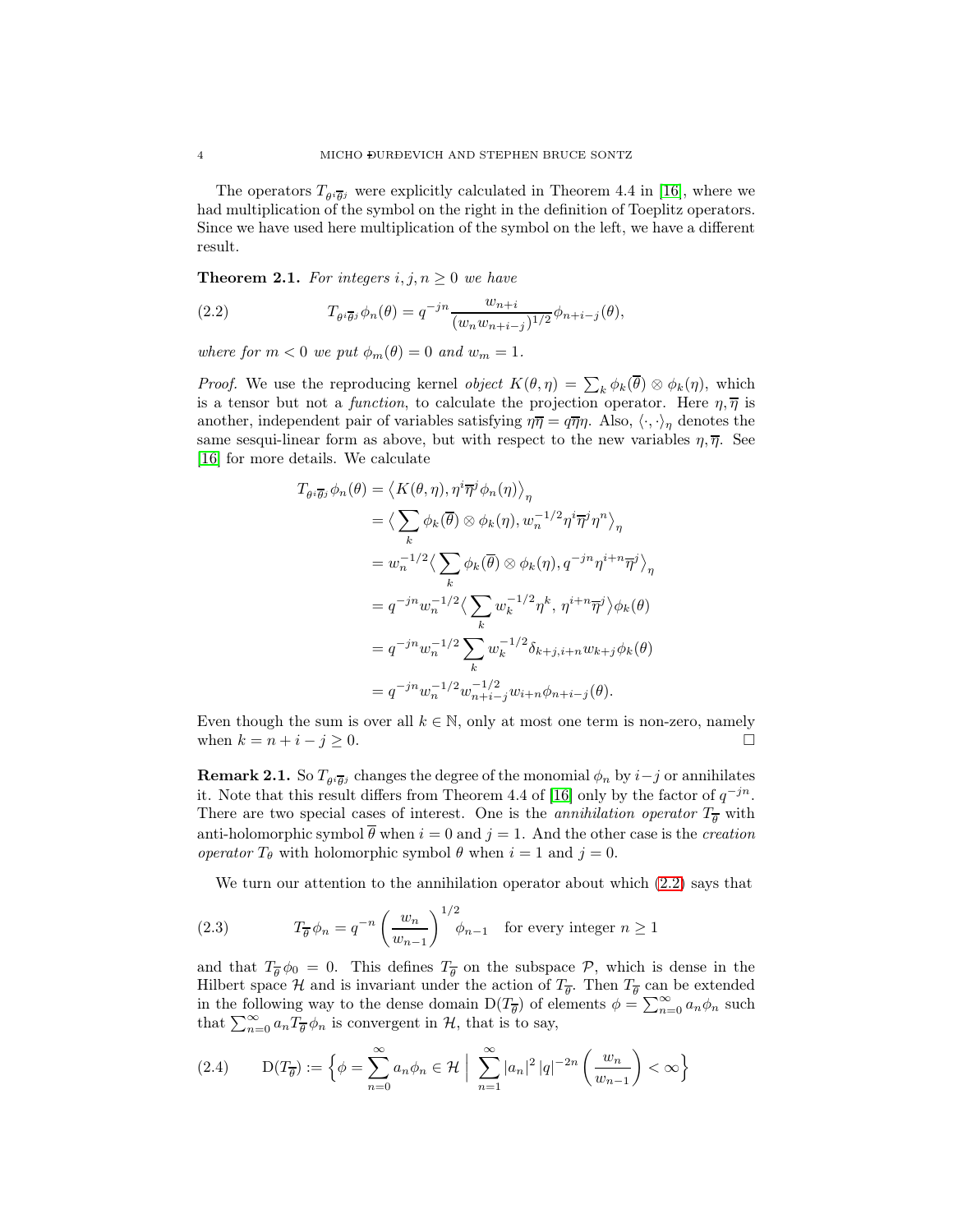and

$$
T_{\overline{\theta}} \phi := \sum_{n=1}^{\infty} a_n q^{-n} \left( \frac{w_n}{w_{n-1}} \right)^{1/2} \phi_{n-1}
$$

for every  $\phi = \sum_{n=0}^{\infty} a_n \phi_n \in D(T_{\overline{\theta}})$ . Actually, by standard functional analysis this extension is the closure of  $T_{\overline{\theta}}$  defined on the domain  $P$ .

Then we have  $P \subsetneq D(T_{\overline{\theta}}) \subset \mathcal{H}$ . The last inclusion is an equality if and only if the sequence  $\{|q|^{-2n} (w_n/w_{n-1}) \mid n \geq 1\}$  is bounded if and only if  $T_{\overline{\theta}}$  is a bounded operator. Also,  $T_{\overline{\theta}}$  is compact if and only if  $\lim_{n\to\infty} |q|^{-2n} (w_n/w_{n-1}) = 0$ .

The choice  $w_n = n!$  for the weights is motivated by the Segal-Bargmann space. (See [\[4\]](#page-23-3).) With this choice  $T_{\overline{\theta}} \phi_n = q^{-n} n^{1/2} \phi_{n-1}$  for  $n \ge 1$ . If also  $q = 1$ , then  $T_{\overline{\theta}}$  is an unbounded operator, which is unitarily equivalent to the annihilation operator  $\partial/\partial z$  in the Segal-Bargmann space. Another choice is  $w_n = 1$  in which case  $T_{\overline{\theta}}$  is a *weighted backwards shift operator*, a bounded operator if and only if  $|q| \geq 1$ .

### 3. Coherent States

<span id="page-4-0"></span>We now arrive at our basic definition.

Definition 3.1. A *coherent state* for this Toeplitz quantization of the Manin plane is an eigenvector of the annihilation operator  $T_{\overline{\theta}}$ . More explicitly, it is a non-zero vector  $\phi_{\lambda} \in D(T_{\overline{\theta}})$  such that  $T_{\overline{\theta}} \phi_{\lambda} = \lambda \phi_{\lambda}$ , where  $\lambda \in \mathbb{C}$  is the eigenvalue. The set of eigenvalues of  $T_{\overline{\theta}}$  is called the *phase space*.

Remark 3.2. The terminology 'phase space' comes from the theory of classical mechanics. But in functional analysis the set of eigenvalues of a densely defined linear operator is called its *point spectrum,* at least by some authors. An important feature of this approach is that the (possibly empty!) phase space is characterized purely by properties of the quantum theory, that is to say, the phase space is a quantum object. N.B.: We do not start with a phase space and then quantize it.

We now find the coherent states by taking  $\phi = \sum_{n=0}^{\infty} a_n \phi_n$ , where the unknown coefficients must satisfy  $\sum_{n=0}^{\infty} |a_n|^2 < \infty$ , and noting that  $T_{\overline{\theta}} \phi = \lambda \phi$ , where  $\lambda \in \mathbb{C}$ , becomes

$$
T_{\overline{\theta}} \phi = \sum_{j=1}^{\infty} a_j q^{-j} \left( \frac{w_j}{w_{j-1}} \right)^{1/2} \phi_{j-1} = \sum_{n=0}^{\infty} \lambda a_n \phi_n.
$$

Putting  $n = j - 1$  in the first sum gives

$$
\sum_{n=0}^{\infty} a_{n+1} q^{-(n+1)} \left(\frac{w_{n+1}}{w_n}\right)^{1/2} \phi_n = \sum_{n=0}^{\infty} \lambda a_n \phi_n.
$$

Using orthogonality we see that a necessary and sufficient condition for this equality to hold is that for all integers  $n \geq 0$  we have

(3.1) 
$$
a_{n+1} = \lambda q^{n+1} \left(\frac{w_n}{w_{n+1}}\right)^{1/2} a_n.
$$

Therefore, up to a non-zero multiplicative constant, there is at most one coherent state with eigenvalue  $\lambda \in \mathbb{C}$ . In fact, the recursion relation [\(3.1\)](#page-4-1) is solved explicitly by

<span id="page-4-1"></span>
$$
a_n = \lambda^n q^{n(n+1)/2} \left(\frac{w_0}{w_n}\right)^{1/2} a_0 \quad \text{for all integers } n \ge 0,
$$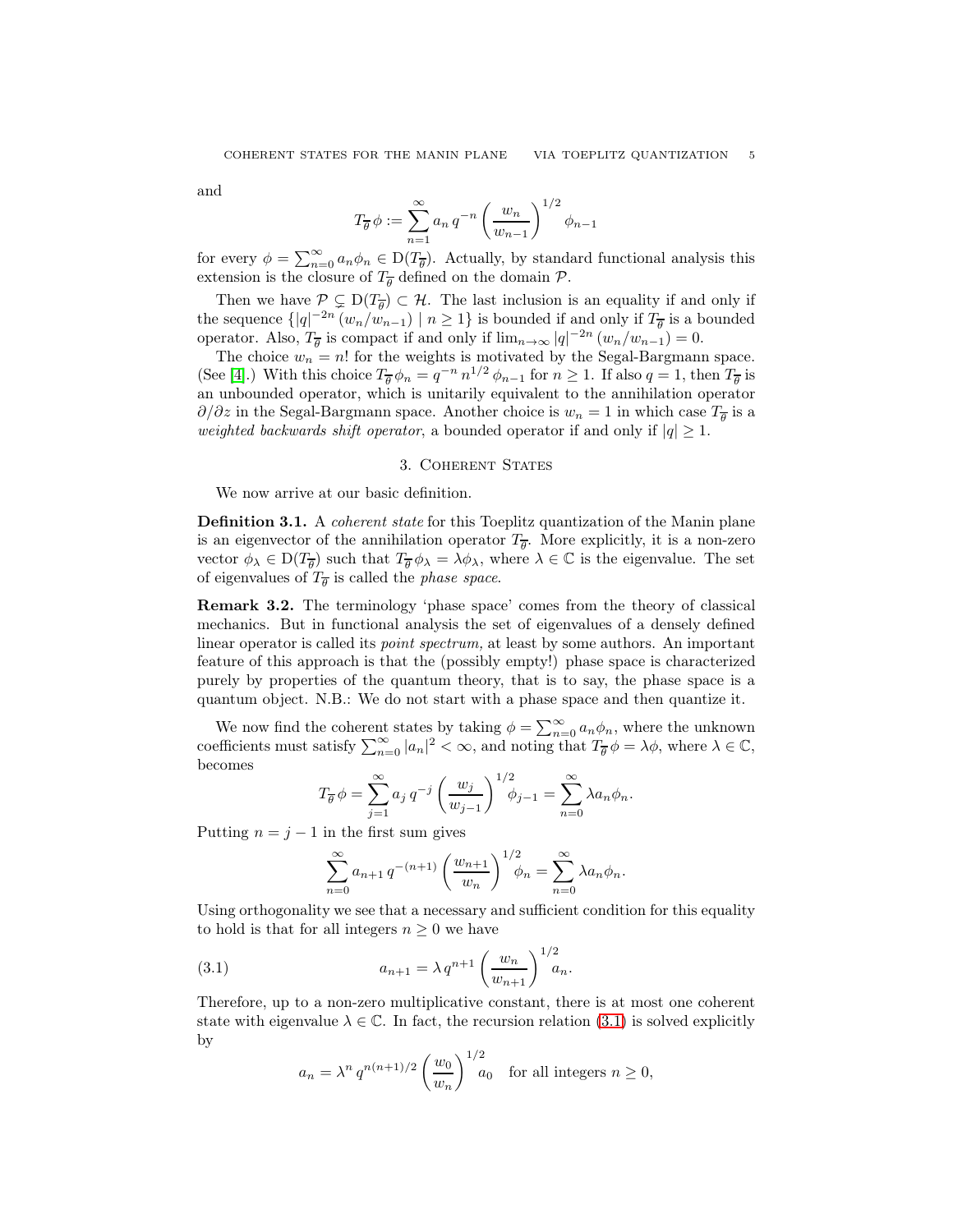where  $a_0 \in \mathbb{C} \setminus \{0\}$  is arbitrary. (We exclude  $a_0 = 0$  since an eigenvector by definition must be non-zero.) Moreover, in the case when  $\lambda \neq 0$  we see that  $a_n \neq 0$ for all  $n \geq 1$  and therefore  $\phi = \sum_{n=0}^{\infty} a_n \phi_n$  can not be an element of  $P$ . This is why we introduced the larger domain  $D(T_{\overline{\theta}})$ . We will return to this point in a moment.

For convenience we simplify by taking  $a_0 = w_0^{-1/2}$  thereby getting

<span id="page-5-0"></span>
$$
a_n = \lambda^n q^{n(n+1)/2} w_n^{-1/2}
$$
 for all integers  $n \ge 0$ .

And so, up to a multiplicative non-zero constant, the coherent state with eigenvalue  $\lambda \in \mathbb{C}$  has to be

(3.2) 
$$
\phi_{\lambda} := \sum_{n=0}^{\infty} \lambda^n q^{n(n+1)/2} w_n^{-1/2} \phi_n
$$

*provided at least* that the series converges in H. And if this series diverges, then there is no coherent state with eigenvalue equal to  $\lambda$ . Of course, this series is convergent by Hilbert space theory if and only if

(3.3) 
$$
||\phi_{\lambda}||^{2} = \sum_{n=0}^{\infty} |\lambda|^{2n} |q|^{n(n+1)} w_{n}^{-1} < \infty,
$$

which is a power series in the variable  $|\lambda|^2$ . We let w denote  $\{w_n | n \geq 0\}$ , the sequence of the weights. Then, using the theory of power series, the radius of convergence  $R_w$  of this *as a power series in*  $|\lambda|$  is given by the formula

<span id="page-5-1"></span>
$$
R_w = \left(\limsup_{n \to \infty} |q|^{(n+1)} w_n^{-1/n}\right)^{-1/2} = \left(\liminf_{n \to \infty} |q|^{-(n+1)} w_n^{1/n}\right)^{1/2}
$$

where we use the standard conventions  $0^{-1} = \infty$  and  $\infty^{-1} = 0$ . So, the formula [\(3.2\)](#page-5-0) defines a vector  $\phi_{\lambda} \in \mathcal{H}$  for all  $\lambda \in \mathbb{C}$  satisfying  $|\lambda| < R_w$ . Also, the series in [\(3.2\)](#page-5-0) diverges if  $|\lambda| > R_w$ , in which case there is no coherent state with eigenvalue  $\lambda$ . It is worthwhile to note that the infinite series in [\(3.3\)](#page-5-1) converges for some complex number  $\lambda$  if and only if that series converges at every point on the circle  $\lambda e^{i\theta}$  of radius  $|\lambda|$ , where  $\theta \in \mathbb{R}$ . The associated holomorphic function

$$
f(z) := \sum_{n=0}^{\infty} z^n |q|^{n(n+1)} w_n^{-1},
$$

where z is a complex variable, has radius of convergence  $R_w^2$ . Suppose that  $R_w < \infty$ . Since this series has positive coefficients, it converges absolutely at every point on the circle  $|z| = R_w^2$  if and only if it converges absolutely at one point on that circle if and only if it converges (absolutely of necessity) at  $z = R_w^2$ .

It is not enough that  $\phi_{\lambda}$  is an element of the Hilbert space  $\mathcal{H}$ , even though that is a necessary condition. It must also belong to  $D(T_{\overline{\theta}})$ , the domain of the annihilation operator, as noted earlier, and satisfy  $T_{\overline{\theta}} \phi_{\lambda} = \lambda \phi_{\lambda}$ . We now explicitly prove this.

**Proposition 3.1.** For all  $\lambda$  satisfying [\(3.3\)](#page-5-1) *(in particular, if*  $|\lambda| < R_w$ *) we have that*  $\phi_{\lambda} \in D(T_{\overline{\theta}})$ *. Moreover,*  $T_{\overline{\theta}} \phi_{\lambda} = \lambda \phi_{\lambda}$  *and*  $\phi_{\lambda} \neq 0$  *for all such*  $\lambda \in \mathbb{C}$ *.*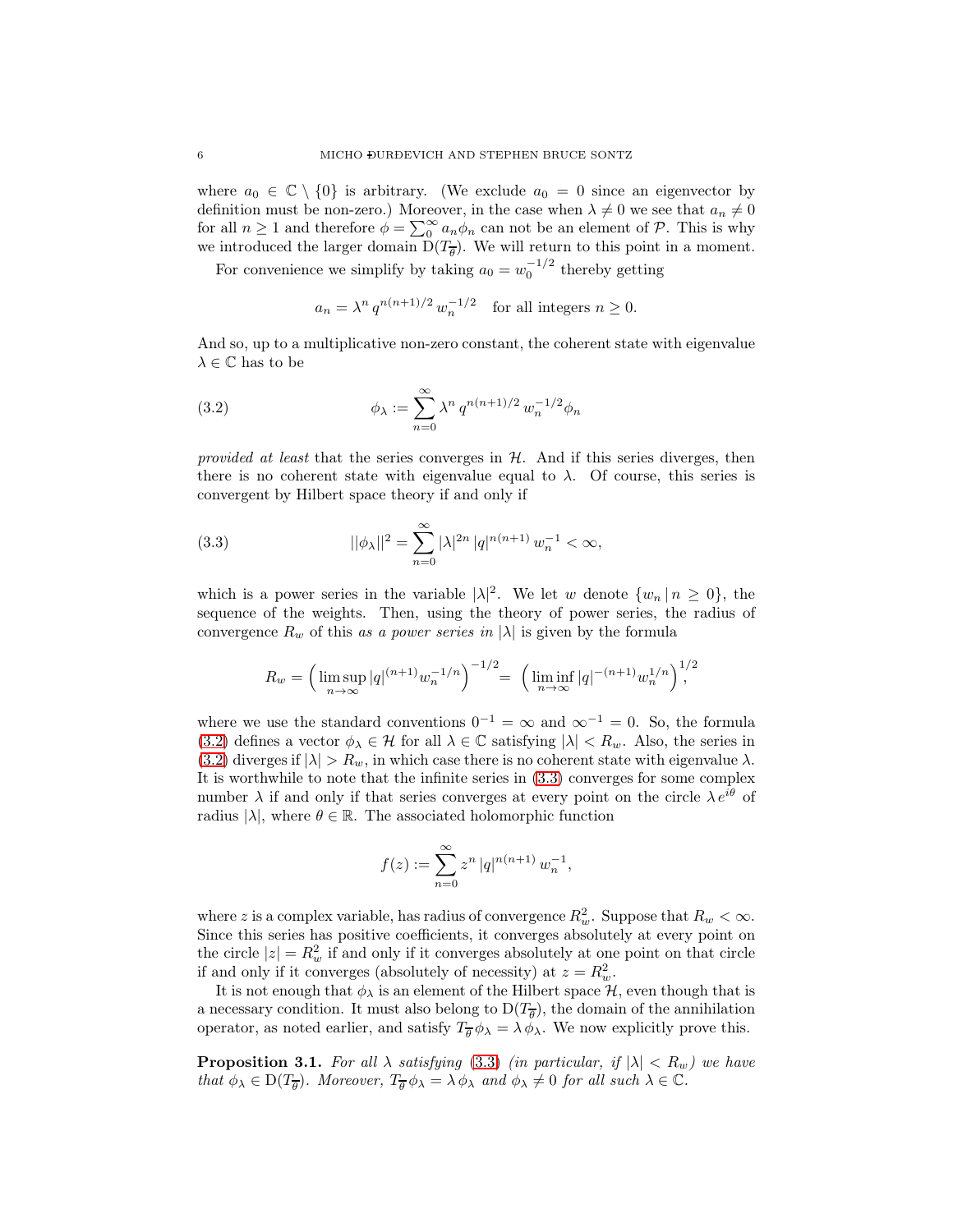*Proof.* According to [\(2.4\)](#page-3-1) and [\(3.2\)](#page-5-0), proving  $\phi_{\lambda} \in D(T_{\overline{\theta}})$  is equivalent to showing that the following expression is finite:

$$
\sum_{n=1}^{\infty} |q|^{-2n} \left(\frac{w_n}{w_{n-1}}\right) \left|\lambda^n q^{n(n+1)/2} w_n^{-1/2}\right|^2 = \sum_{n=1}^{\infty} \frac{|q|^{-2n+n(n+1)}}{w_{n-1}} |\lambda|^{2n}
$$

$$
= |\lambda|^2 \sum_{n=1}^{\infty} \frac{|q|^{n(n-1)}}{w_{n-1}} |\lambda|^{2(n-1)} = |\lambda|^2 ||\phi_{\lambda}||^2 < \infty,
$$

where the inequality holds because  $\lambda$  satisfies [\(3.3\)](#page-5-1). Since  $\langle \phi_0, \phi_\lambda \rangle = w_0^{-1/2} \neq 0$  by [\(3.2\)](#page-5-0), we see that  $\phi_{\lambda} \neq 0$ . Finally, we prove  $\phi_{\lambda}$  is an eigenvector whose eigenvalue is  $\lambda$  by calculating

$$
T_{\overline{\theta}} \phi_{\lambda} = T_{\overline{\theta}} \left( \sum_{n=0}^{\infty} \lambda^n q^{n(n+1)/2} w_n^{-1/2} \phi_n \right)
$$
  
= 
$$
\sum_{n=1}^{\infty} \lambda^n q^{n(n+1)/2} w_n^{-1/2} q^{-n} \left( \frac{w_n}{w_{n-1}} \right)^{1/2} \phi_{n-1}
$$
  
= 
$$
\lambda \sum_{n=1}^{\infty} \lambda^{n-1} q^{n(n-1)/2} w_{n-1}^{-1/2} \phi_{n-1}
$$
  
= 
$$
\lambda \phi_{\lambda},
$$

which finishes what we wanted to prove.  $\Box$ 

For  $R_w > 0$  the phase space consists of the open ball  $|\lambda| < R_w$  plus possibly the points on its boundary for the case  $R_w < \infty$ . The case  $R_w = 0$  will be discussed in a moment. Clearly, [\(3.3\)](#page-5-1) converges at some point on the boundary if and only if it converges at all points on the boundary. We let  $B_w$  denote the phase space; this is either the open or closed ball of radius  $R_w$ . It seems reasonable to conjecture that the spectrum of  $T_{\overline{\theta}}$  is the closure of  $B_w$ , that is,  $\text{Spec}(T_{\overline{\theta}}) = B_w$ . We note the possibility that some elements on the boundary of  $B_w$  may not be eigenvalues.

The case  $w_n = n!$  and  $|q| = 1$  arises as noted above in analogy with the situation in the Segal-Bargmann space. Using the Stirling approximation for n! we see for this case that

$$
R_w = \lim_{n \to \infty} \left( (2\pi)^{1/2} n^{n+1/2} e^{-n} \right)^{1/2n} = \lim_{n \to \infty} (2\pi)^{1/4n} n^{1/2 + 1/4n} e^{-1/2} = \infty.
$$

Thus the phase space is  $\mathbb{C}$ , and the annihilation operator has point spectrum equal to the entire complex plane.

The case  $w_n = 1$  for all integers  $n \geq 0$  and  $q = 1$  clearly leads to  $R_w = 1$ , which is the spectral radius of the backwards shift operator. By picking other values for the weights and for q we can find any value of  $R_w$  in  $[0, \infty]$ .

In this paper the Manin plane  $\mathbb{C}Q_q(\theta, \overline{\theta})$  plays the role of the 'classical phase space' that is being quantized, but the phase space  $B_w$  determined by the quantum theory is quite unlike  $\mathbb{C}Q_q(\theta, \overline{\theta})$  unless  $R_w = \infty$  and  $q = 1$ . The fact that the Manin plane  $\mathbb{C}Q_q(\theta, \theta)$  has the ball  $B_w$  as its phase space is quite surprising. Of course, [\(3.2\)](#page-5-0) always converges for  $\lambda = 0$ . But in the case when  $R_w = 0$  that is the only complex number  $\lambda$  for which [\(3.2\)](#page-5-0) converges and so the phase space has exactly one point, a rather curious quantum situation with a trivial phase space. This motivates the following idea.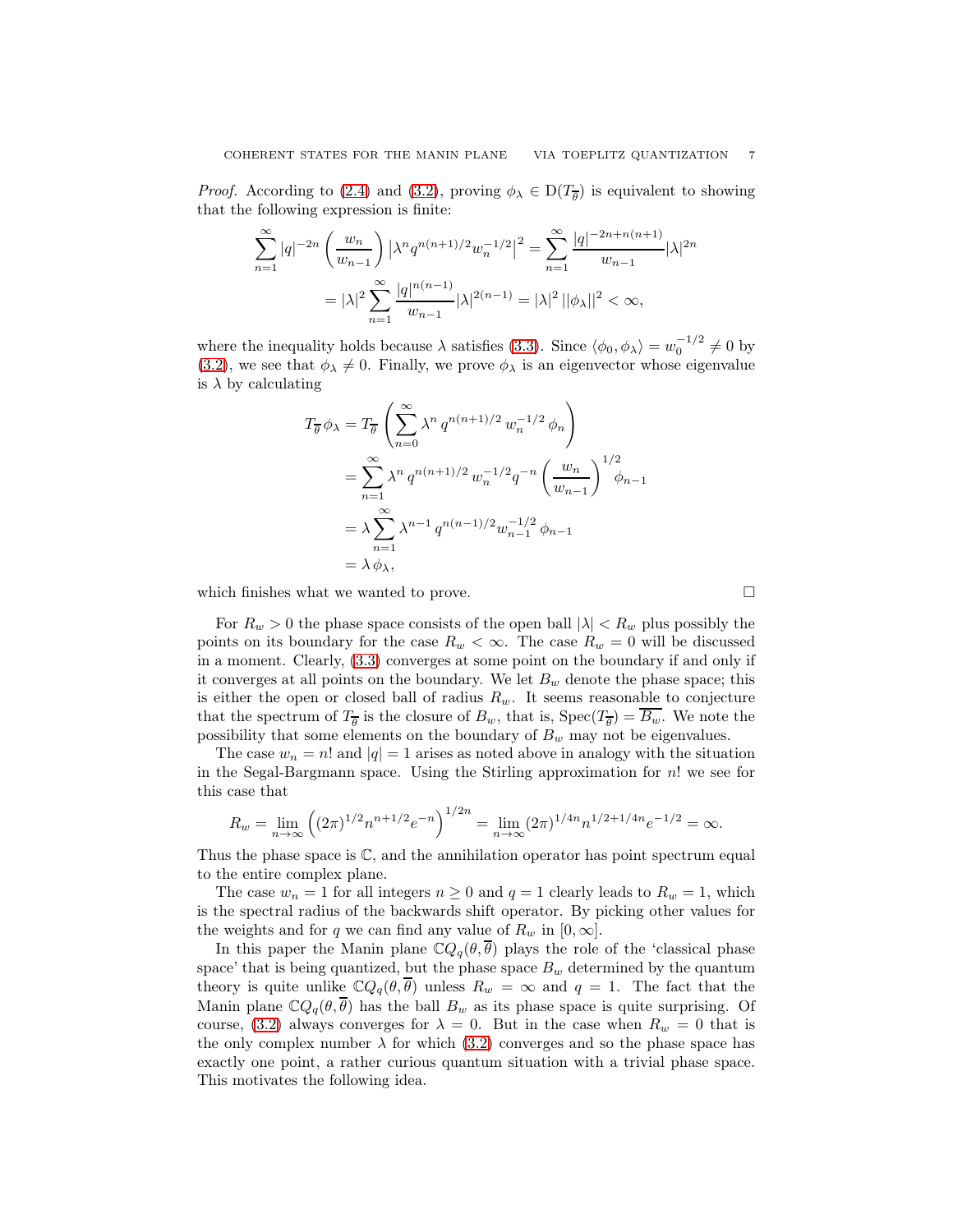<span id="page-7-4"></span>Definition 3.3. We say that a quantum theory which has exactly one annihilation operator A is an *extreme quantum theory* if the point spectrum of A has at most one point, that is to say, the corresponding phase space has at most one point.

**Remark 3.4.** Since one typically has ker  $A \neq 0$  for an annihilation operator A, the complex number 0 is then in the point spectrum of A. While it is mathematically possible to have ker  $A = 0$ , this may be undesirable from a physics viewpoint. Until Section [11](#page-21-0) of this paper we will assume that  $R_w > 0$ . So the interior of the phase space  $B_w$  is non-empty. However, the case  $R_w = 0$  is fascinating, though we currently have few mathematical tools for studying it. For this reason, and this reason alone, we exclude it from consideration here.

### <span id="page-7-1"></span>4. RESOLUTION OF THE IDENTITY

<span id="page-7-0"></span>In order to study the phase space  $B_w$  we note that the coherent states define a parametrized family of rank-one projection operators  $|\phi_{\lambda}\rangle\langle\phi_{\lambda}|$  in Dirac notation, where  $\lambda \in B_w$ . We might want to find a positive Borel measure  $\rho$  on  $B_w$  such that

(4.1) 
$$
I = \int_{B_w} d\rho(\lambda) \, |\phi_\lambda\rangle \langle \phi_\lambda|
$$

where I is the identity operator acting in  $H$ . This is a giant step beyond Toeplitz quantization whose virtue is that it does not use a measure. Equation [\(4.1\)](#page-7-1) is called the *resolution of the identity*, and the integral in it is to be understood with respect to the weak operator topology, which means that for all  $\phi, \psi \in \mathcal{H}$  we have

<span id="page-7-3"></span>(4.2) 
$$
\langle \phi, \psi \rangle = \int_{B_w} d\rho(\lambda) \, \langle \phi, \phi_\lambda \rangle \langle \phi_\lambda, \psi \rangle.
$$

The integrand is a measurable function of  $\lambda \in B_w$ . (See Remark [8.2](#page-16-1) for why this is true.) We are requiring here that it is also absolutely integrable with respect to the unknown measure  $\rho$  for all  $\phi, \psi \in \mathcal{H}$ . While this is the standard definition of a resolution of the identity, the reader should be aware that this is an extremely strong condition on  $\rho$ . In particular, this imposes a lot of necessary conditions on the measure  $\rho$ . For example, by putting  $\phi = \psi = \phi_n$ , a standard basis element, we see that

<span id="page-7-2"></span>(4.3) 
$$
\int_{B_w} d\rho(\lambda) |\lambda|^{2n} |q|^{n(n+1)} w_n^{-1} = 1 \text{ for every integer } n \ge 0.
$$

The case  $n = 0$  says that  $w_0^{-1} \rho$  is a probability measure, that is,  $E \mapsto \int_E d\rho(\lambda) w_0^{-1}$ for Borel subsets  $E \subset B_w$  is a probability measure on the phase space  $B_w$ . Also [\(4.3\)](#page-7-2) gives us necessary conditions on the even complex moments of that probability measure, namely for every integer  $n \geq 0$  we must have

$$
\big|\int_{B_w} d\rho(\lambda) w_0^{-1}\lambda^{2n}\big| \leq \int_{B_w} d\rho(\lambda) w_0^{-1} |\lambda|^{2n} = |q|^{-n(n+1)} w_n w_0^{-1}.
$$

It may well be that no such measure  $\rho$  exists, but even so the Toeplitz quantization has its own intrinsic interest. The failure of the necessary conditions would imply that is the case. Furthermore, even if such a measure exists, it may not be unique.

We expand any pair  $\phi, \psi \in \mathcal{H}$  in the orthonormal basis to get  $\phi = \sum_j a_j \phi_j$  and  $\psi = \sum_{k} b_k \phi_k$  with complex numbers  $a_j, b_k$  satisfying  $||\psi||^2 = \sum_{j} |a_j|^2 < \infty$  and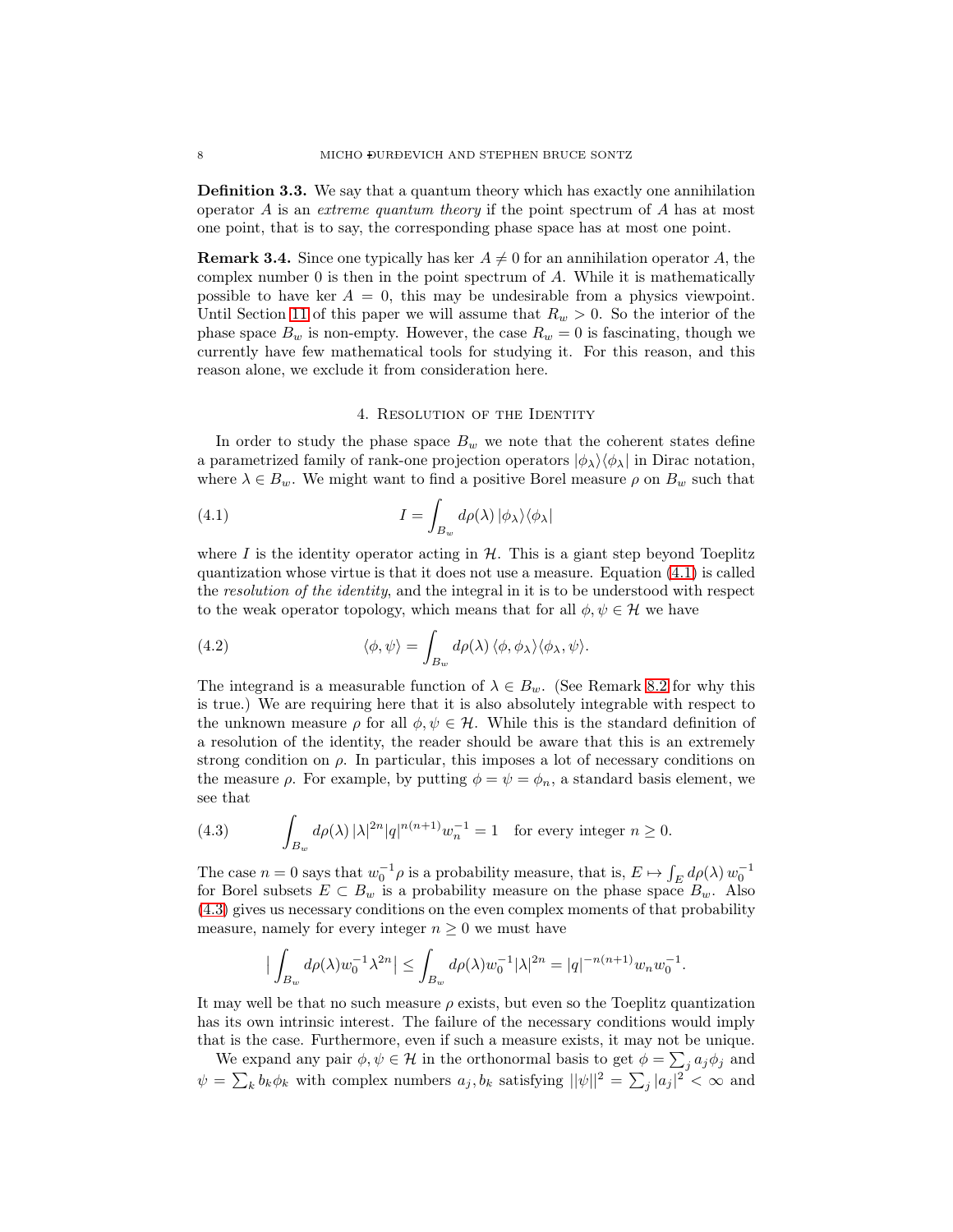$||\phi||^2 = \sum_k |b_k|^2 < \infty$ . So we obtain

$$
\int_{B_w} d\rho(\lambda) \langle \phi, \phi_\lambda \rangle \langle \phi_\lambda, \psi \rangle = \int_{B_w} d\rho(\lambda) \sum_{j,k=0}^{\infty} a_j^* \lambda^j q^{j(j+1)/2} w_j^{-1/2} b_k \lambda^{*k} q^{*k(k+1)/2} w_k^{-1/2}
$$
\n
$$
(4.4) \qquad \qquad = \sum_{j,k=0}^{\infty} a_j^* q^{j(j+1)/2} w_j^{-1/2} b_k q^{*k(k+1)/2} w_k^{-1/2} \int_{B_w} d\rho(\lambda) \lambda^j \lambda^{*k}.
$$

<span id="page-8-0"></span>The interchange of infinite sum and integral in the last equality needs to be justified. This is a delicate situation, which we now examine. We first estimate the partial sums of the infinite sum under the integral sign. We take integers  $N, M \geq 0$  getting

$$
\begin{aligned} &\Big|\sum_{j,k=0}^{N,M}a_j^*\lambda^jq^{j(j+1)/2}w_j^{-1/2}b_k\lambda^{k*}q^{*k(k+1)/2}w_k^{-1/2}\Big|\\ &\leq \sum_{j,k=0}^{N,M}|a_j||\lambda|^j|q|^{j(j+1)/2}w_j^{-1/2}|b_k||\lambda|^k|q|^{k(k+1)/2}w_k^{-1/2}\\ &\leq \sum_{j=0}^{\infty}|a_j||\lambda|^j|q|^{j(j+1)/2}w_j^{-1/2}\sum_{k=0}^{\infty}|b_k||\lambda|^k|q|^{k(k+1)/2}w_k^{-1/2}\\ &\leq \left(\sum_{j=0}^{\infty}|a_j|^2\right)^{1/2}\left(\sum_{k=0}^{\infty}|b_k|^2\right)^{1/2}\left(\sum_{l=0}^{\infty}|\lambda|^{2l}|q|^{l(l+1)}w_l^{-1}\right)^{2/2}=||\phi||\,||\psi||\,||\phi_\lambda||^2. \end{aligned}
$$

We got the last estimate by applying Cauchy-Schwarz twice, which accounts for the exponent  $2(1/2) = 2/2$  in the last factor. To apply the Lebesgue dominated convergence theorem now we would need to prove that  $||\phi_{\lambda}||^2$  as a function of  $\lambda \in B_w$  is integrable with respect to the measure  $\rho$ . But that is false! In fact,

<span id="page-8-1"></span>(4.5) 
$$
\int_{B_w} d\rho(\lambda) ||\phi_{\lambda}||^2 = \int_{B_w} d\rho(\lambda) \sum_{n=0}^{\infty} |\lambda|^{2n} |q|^{n(n+1)} w_n^{-1}
$$

$$
= \sum_{n=0}^{\infty} \int_{B_w} d\rho(\lambda) |\lambda|^{2n} |q|^{n(n+1)} w_n^{-1} = \sum_{n=0}^{\infty} 1 = \infty,
$$

where we used  $(3.3)$ , the monotone convergence theorem and  $(4.3)$  in that order. Therefore the interchange does not follow so easily from the Lebesgue dominated convergence theorem. One can change this argument in standard ways so that it only applies to  $\phi, \psi$  in some dense subspace, and thereby justify the interchange for such  $\phi, \psi$ . The easiest change by far of this type is to suppose that  $\phi, \psi \in \mathcal{P}$  so that the infinite sum collapses to a finite sum and therefore [\(4.4\)](#page-8-0) is trivially true.

We next assume that the measure  $\rho$  is radial and absolutely continuous with respect to Lesbegue measure on  $B_w$ . So it is equal to  $\rho(r) r dr d\alpha$  in the standard polar coordinates r,  $\alpha$ . By a common abuse of notation we also let  $\rho$  denote here a measurable function  $\rho : [0, R_w] \to [0, \infty)$ . The meaning of  $\rho$  will be clear from context. Radial symmetry is an enormously severe restriction which could well eliminate from consideration many interesting cases which deserve further study. In particular if  $B_w$  contains its boundary  $\partial B_w$ , this restriction together with the absolute continuity implies that  $\rho(\partial B_w) = 0$ . We make it in order to facilitate calculations such as the following which continues from [\(4.4\)](#page-8-0).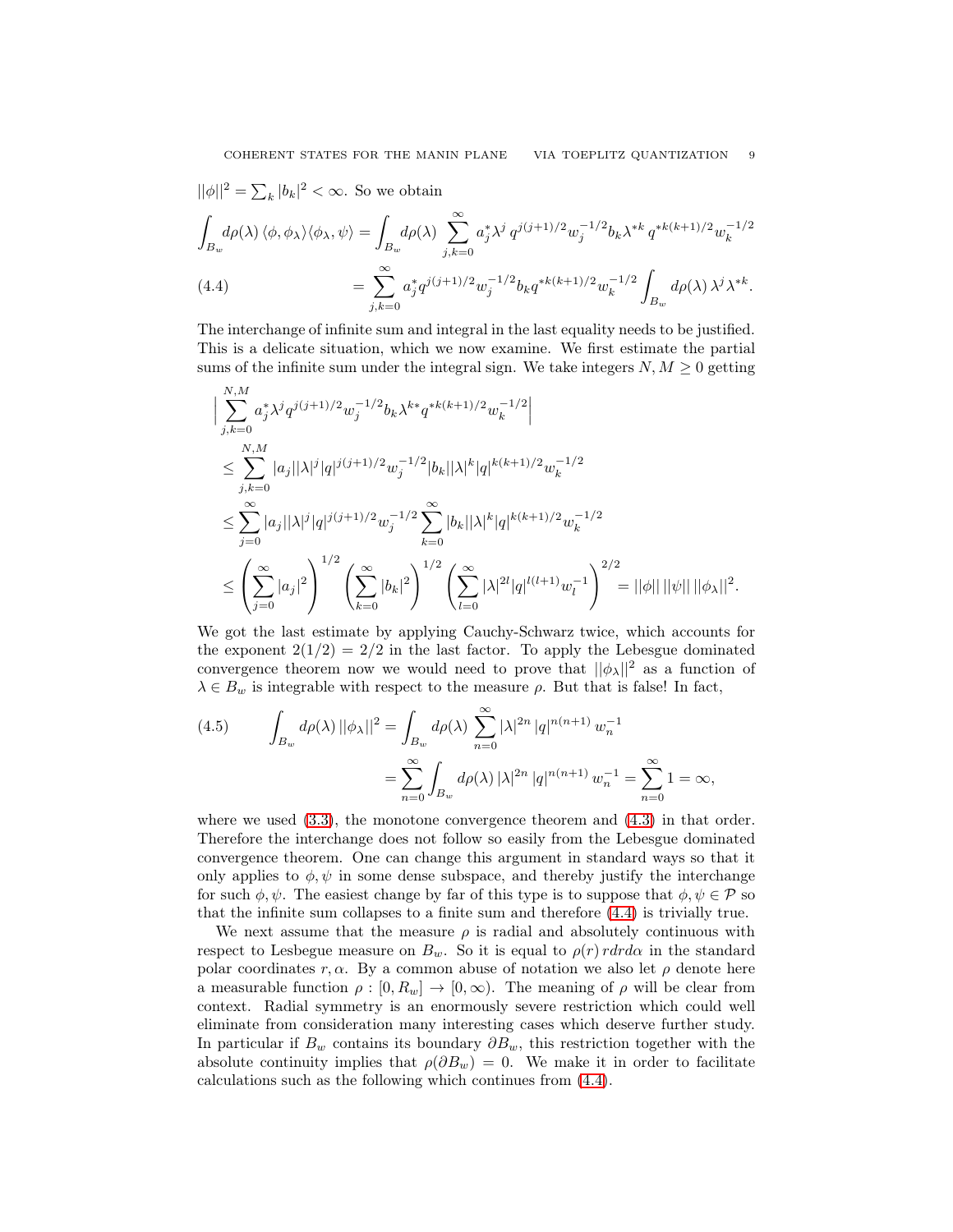We assume that  $\phi, \psi \in \mathcal{P}$  and calculate that

$$
\int_{B_w} d\rho(\lambda) \langle \phi, \phi_\lambda \rangle \langle \phi_\lambda, \psi \rangle = \sum_{j,k=0}^{\infty} a_j^* q^{j(j+1)/2} w_j^{-1/2} b_k q^{*k(k+1)/2} w_k^{-1/2} \int_{B_w} d\rho(\lambda) \lambda^j \lambda^{k*}
$$
  
= 
$$
\sum_{j,k=0}^{\infty} a_j^* q^{j(j+1)/2} w_j^{-1/2} b_k q^{*k(k+1)/2} w_k^{-1/2} \int_0^{2\pi} d\alpha \int_0^{R_w} r dr \rho(r) r^{j+k} e^{i(j-k)\alpha}
$$
  
= 
$$
\sum_{j=0}^{\infty} a_j^* b_j |q|^{j(j+1)} w_j^{-1} 2\pi \int_0^{R_w} dr \rho(r) r^{2j+1}.
$$

By the resolution of the identity [\(4.2\)](#page-7-3) this has to be equal to  $\langle \phi, \psi \rangle = \sum_{j=0}^{\infty} a_j^* b_j$ for all  $\phi, \psi \in \mathcal{P}$ , that is, for all sequences  $\{a_j | j \geq 0\}$  and  $\{b_j | j \geq 0\}$  with only finitely many non-zero terms. Therefore, by taking  $\phi = \psi = \phi_n \in \mathcal{P}$ , we have the following result.

Theorem 4.1. *Suppose that the resolution of the identity* [\(4.1\)](#page-7-1) *holds for a measure*  $\rho$  *on*  $B_w$  *which is radial and absolutely continuous with respect to Lebesgue measure. Then necessary conditions on the 'radial' function*  $\rho : [0, R_w] \to [0, \infty)$  *are:* 

<span id="page-9-1"></span>(4.6) 
$$
\int_0^{R_w} dr \, \rho(r) \, r^{2j+1} = |q|^{-j(j+1)} \, w_j / 2\pi \quad \text{for all } j \ge 0.
$$

**Remark 4.1.** We change variables in the integral  $(4.6)$  using  $t = r^2$  getting the equivalent conditions

<span id="page-9-2"></span>(4.7) 
$$
\int_0^{R_w^2} dt \,\rho(t^{1/2}) t^j = |q|^{-j(j+1)} w_j/\pi \text{ for all } j \ge 0.
$$

To find a Borel measure on an interval with prescribed moments as in [\(4.7\)](#page-9-2) is either a Hausdorff moment problem if  $0 < R_w < \infty$  or a Stieljes moment problem if  $R_w = \infty$ . These problems have been well studied in classical analysis as to the existence and uniqueness of solutions. (See the text [\[15\]](#page-23-8).) For example, taking the case  $w_j = j!$  and  $|q| = 1$  (for which  $R_w = \infty$  as we have already seen), we can then take  $\rho(r) = \pi^{-1} \exp(-r^2)$  or, equivalently  $\rho(t^{1/2}) = \pi^{-1} e^{-t}$ , by standard identities from integral calculus. See [\[10\]](#page-23-9) for other examples in a non-commutative setting. Of course, after successfully finding a function  $\rho$  solving the moment problem [\(4.6\)](#page-9-1), one still has to check that the possibly stronger condition [\(4.2\)](#page-7-3) holds.

Also, Equation [\(4.1\)](#page-7-1), if it holds, allows us to identify readily all vectors  $\psi \in \mathcal{H}$ that are orthogonal to all of the coherent states, which means that  $\langle \phi_\lambda, \psi \rangle = 0$  for all  $\lambda \in B_w$ . One simply uses the equivalent equation [\(4.2\)](#page-7-3) to see that  $\langle \phi, \psi \rangle = 0$  for all  $\phi \in \mathcal{H}$ , implying  $\psi = 0$ . Another way of saying this is that span $\{\phi_{\lambda} \mid \lambda \in B_{w}\}\$ is a dense subspace of  $H$  provided that  $(4.1)$  holds.

### 5. Time Evolution

<span id="page-9-0"></span>The degree of the homogeneous elements can be used to define an operator  $N$ that for all integers  $n \geq 0$  satisfies

$$
N\phi_n = \deg(\phi_n) \phi_n = n \phi_n.
$$

By standard techniques in functional analysis this has a unique extension as an unbounded, self-adjoint linear operator acting in a dense domain of the Hilbert space  $H$ . One says that  $N$  is the *number operator*. It also serves as a quantum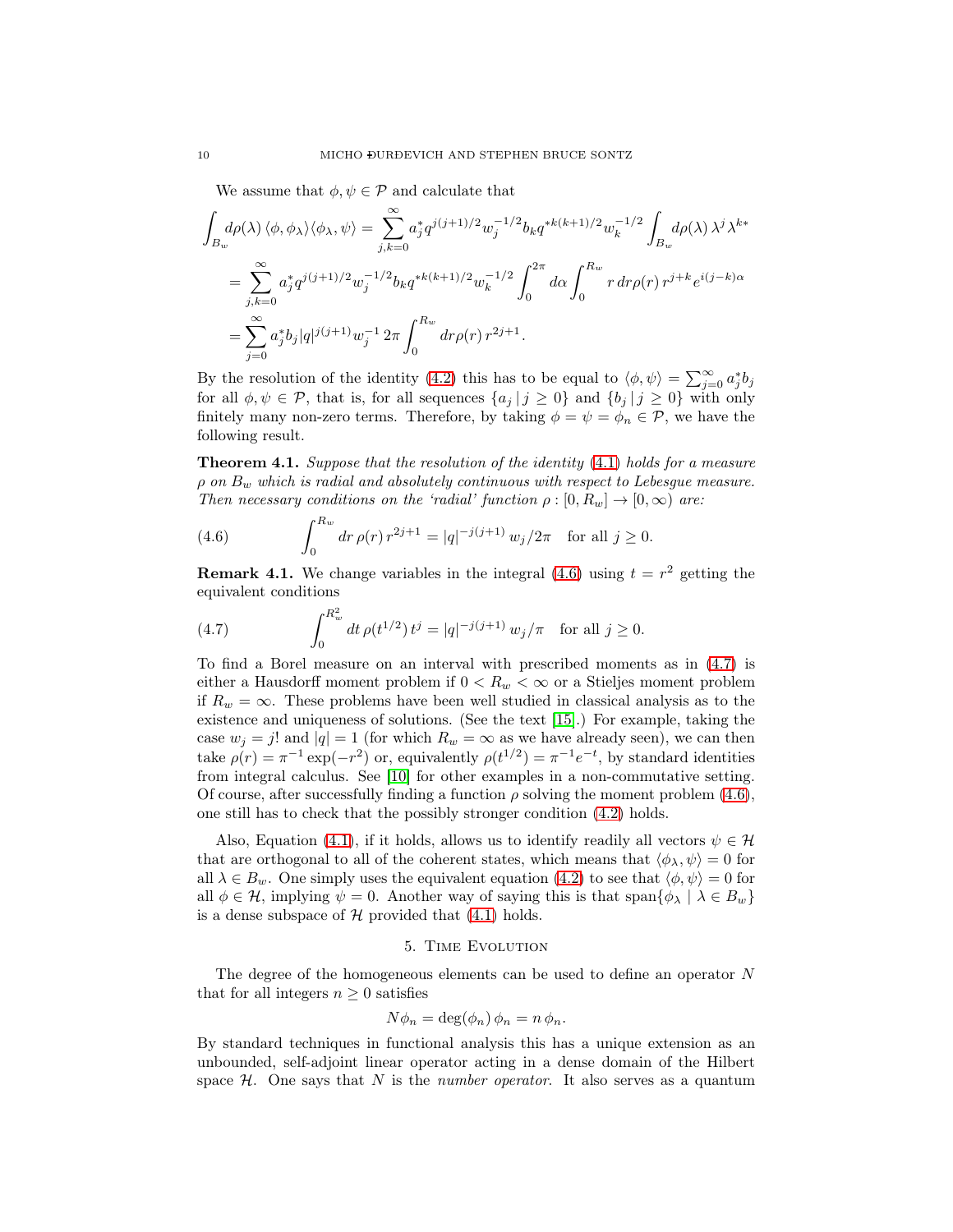Hamiltonian. The time evolution unitary group generated by N is  $e^{-itN}$ , where  $t \in \mathbb{R}$  is interpreted as the (dimensionless!) time. Then we have immediately by the functional calculus that

$$
e^{-itN} \phi_n = e^{-itn} \phi_n \quad \text{for all integers } n \ge 0.
$$

Consequently, the time evolution of a coherent state  $\phi_{\lambda}$  for  $\lambda \in B_w$  is given by

$$
e^{-itN} \phi_{\lambda} = \sum_{n=0}^{\infty} \lambda^n q^{n(n+1)/2} w_n^{-1/2} e^{-itN} \phi_n
$$
  
= 
$$
\sum_{n=0}^{\infty} \lambda^n q^{n(n+1)/2} w_n^{-1/2} e^{-itn} \phi_n
$$
  
= 
$$
\sum_{n=0}^{\infty} (\lambda e^{-it})^n q^{n(n+1)/2} w_n^{-1/2} \phi_n
$$
  
= 
$$
\phi_{\lambda e^{-it}}.
$$

This shows that coherent states evolve under the flow of the unitary group  $e^{-itN}$ into coherent states. Also the induced evolution in the phase space in time  $t$  from the initial condition  $\lambda$  is  $\lambda \mapsto \lambda e^{-it}$ , which is motion in a circle of radius  $|\lambda|$  centered at the origin. So the operator  $N$  generates a flow in the space of coherent states and hence in the phase space. Notice that the latter flow does indeed leave the phase space  $B_w$  invariant.

It is curious that the (appropriately normalized) quantum harmonic oscillator is unitarily equivalent to  $N + \frac{1}{2}I$ , since neither the Manin plane nor the annihilation operator  $T_{\overline{\theta}}$  have anything to do with it *a priori*. In fact, the phase space of the quantum harmonic oscillator is the entire complex plane  $\mathbb{C}$ , while for many choices of the weights the phase space of the Manin plane is  $B_w \subsetneq \mathbb{C}$ . For such choices of the weights, clearly the Toeplitz quantization of the Manin plane is not equivalent to the quantum harmonic oscillator.

### 6. Coherent State Transform

<span id="page-10-0"></span>The coherent states can be used to define a transform from the Hilbert space  $\mathcal{H}$ to a space of anti-holomorphic functions whose common domain is the interior of the phase space. For this we introduce the notations  $D_w := \{ \lambda \in \mathbb{C} \mid |\lambda| < R_w \}$ and the complex vector space

$$
\mathcal{A}(D_w) := \{ f : D_w \to \mathbb{C} \mid f \text{ is anti-holomorphic} \}.
$$

We recall that the open ball  $D_w$  is a subset of the phase space  $B_w$ . We have the following standard definition.

**Definition 6.1.** For  $\psi \in \mathcal{H}$  we define  $C\psi$ , the *coherent state transform of*  $\psi$ , by

$$
C\psi(\lambda) := \langle \phi_{\lambda}, \psi \rangle_{\mathcal{H}} \quad \text{for all } \lambda \in D_w.
$$

**Remark 6.2.** So,  $C\psi: D_w \to \mathbb{C}$ . Also, putting  $\psi = \sum_k c_k \phi_k$  with  $\sum_k |c_k|^2 < \infty$ , we see that

$$
C\psi(\lambda) = \langle \phi_{\lambda}, \psi \rangle_{\mathcal{H}} = \sum_{k} \lambda^{*k} q^{*k(k+1)/2} w_k^{-1/2} c_k,
$$

a power series which is clearly anti-holomorphic in  $\lambda \in D_w$ . Hence,  $C\psi \in \mathcal{A}(D_w)$ . Moreover, the mapping  $C : \mathcal{H} \to \mathcal{A}(D_w)$  given by  $\psi \mapsto C\psi$  is linear.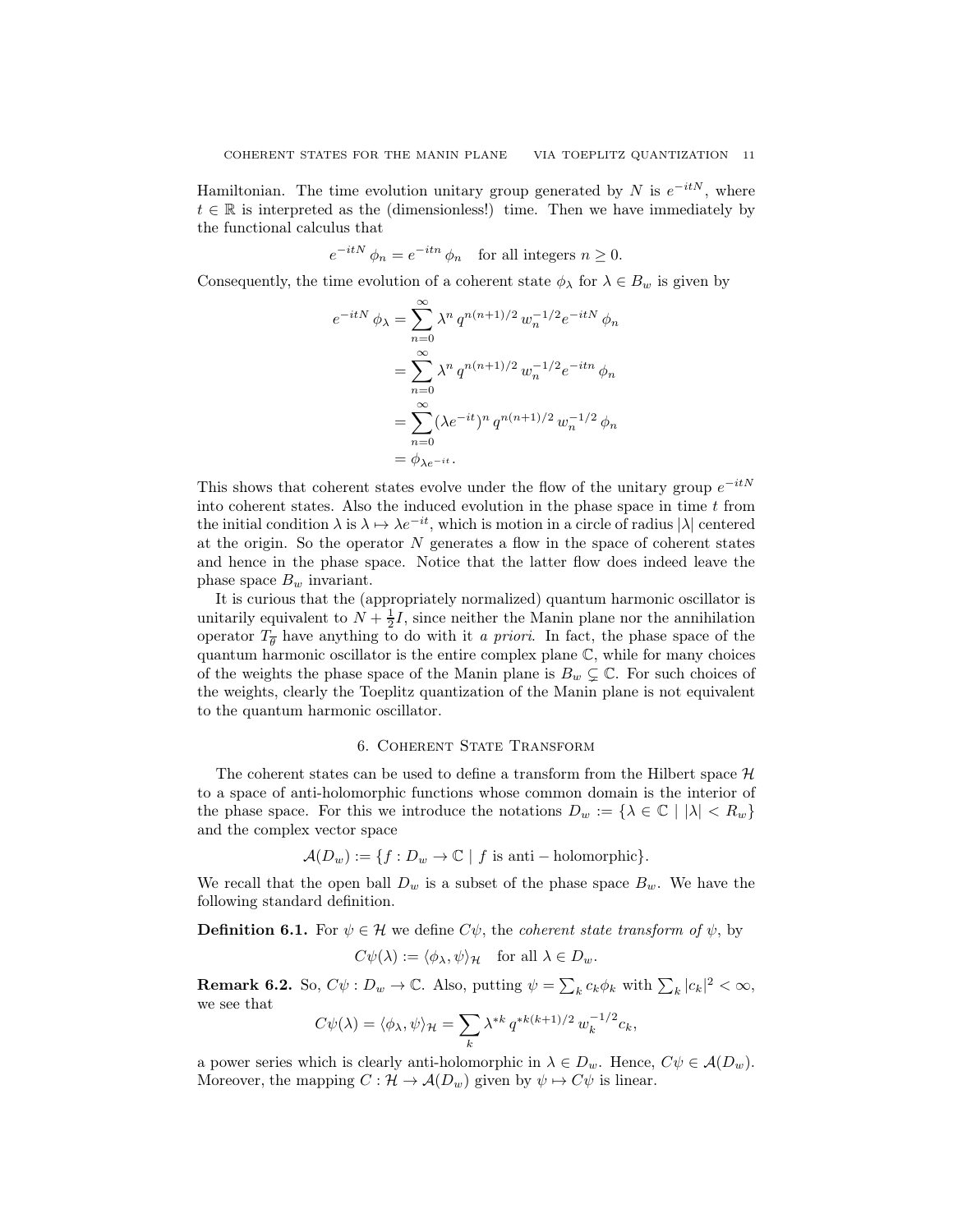We now would like to find an inner product on the range of  $C$  so that the coherent state transform  $C$  is unitary. Of course, if  $C$  is injective, this can be done in a unique and trivial way. The point is to find an 'intrinsic' definition of that inner product, that is, a way of defining a subspace C of  $\mathcal{A}(B_w)$ , then making C into a Hilbert space via an inner product on it and finally showing that the range of C is C and that C is unitary. The next lemma is well known, but bears on the present discussion.

# **Lemma 6.1.** C *is injective if and only if*  $\text{span}\{\phi_{\lambda} | \lambda \in D_w\}$  *is dense in* H

*Proof.*  $\Rightarrow$ : Suppose that *C* is injective. Take  $\psi \in (\text{span}\{\phi_{\lambda} \mid \lambda \in D_w\})^{\perp}$ . It suffices to prove  $\psi = 0$ . We have  $C\psi(\lambda) = \langle \phi_\lambda, \psi \rangle = 0$  for all  $\lambda \in D_w$ . Therefore,  $C\psi = 0$ . And then, by the hypothesis that C is injective, we see that  $\psi = 0$ .

 $\Leftarrow$ : Suppose that span $\{\phi_{\lambda} \mid \lambda \in D_w\}$  is dense. Take  $\psi \in \text{ker } C$ . It suffices to show that  $\psi = 0$  in order to prove that C is injective. But then  $0 = C\psi(\lambda) = \langle \phi_\lambda, \psi \rangle$  for all  $\lambda \in D_w$ . It follows that  $\psi \in (\text{span}\{\phi_{\lambda} \mid \lambda \in D_w\})^{\perp}$ , which is 0 by the hypothesis. So we see that  $\psi = 0$  as desired.

The existence of a resolution of the identity is the key for the next result.

**Theorem 6.1.** *Suppose that there exists a positive measure*  $\rho$  *on*  $B_w$  *such that the resolution of the identity* [\(4.1\)](#page-7-1) *holds.* Suppose that  $\rho(\partial B_w) = 0$  *in the case that the boundary*  $\partial B_w \subset B_w$ *. Then the coherent state transform* C *is a unitary transform from* H *onto its range* Ran C *in*  $L^2(D_w, \rho)$ *. Consequently,* Ran C *is a closed subspace of*  $L^2(D_w, \rho)$ *.* 

Notation:  $C: \mathcal{H} \stackrel{\cong}{\longrightarrow} \mathcal{SB} \subset L^2(D_w, \rho)$ , where  $\mathcal{SB} := \text{Ran } C$  *is called a* generalized Segal-Bargmann space. *(See* [\[4\]](#page-23-3)*.)*

*Moreover,* SB *is a reproducing kernel Hilbert space of anti-holomorphic functions with reproducing kernel* function *defined for*  $\mu, \lambda \in D_w$  *by* 

<span id="page-11-0"></span>(6.1) 
$$
K(\mu,\lambda) := \langle \phi_{\mu}, \phi_{\lambda} \rangle_{\mathcal{H}} = \sum_{n=0}^{\infty} \mu^{*n} \lambda^{n} |q|^{n(n+1)} w_{n}^{-1}.
$$

**Remark:** The existence of a reproducing kernel Hilbert space isomorphic to  $\mathcal{H}$  is a nice property, but it depends on the existence of a resolution of the identity, which we will not have in many interesting cases. And, of course, there could be more than one resolution of the identity.

*Proof.* Let  $\psi_1, \psi_2 \in \mathcal{H}$  be given. Then we compute

$$
\langle C\psi_1, C\psi_2 \rangle_{L^2(D_w, \rho)} = \int_{D_w} d\rho(\lambda) (C\psi_1(\lambda))^* C\psi_2(\lambda)
$$
  
= 
$$
\int_{B_w} d\rho(\lambda) \langle \psi_1, \phi_\lambda \rangle_{\mathcal{H}} \langle \phi_\lambda, \psi_2 \rangle_{\mathcal{H}}
$$
  
= 
$$
\langle \psi_1, \psi_2 \rangle_{\mathcal{H}},
$$

where we used the resolution of the identity  $(4.2)$  in the last equality. This shows exactly that  $C$  is a unitary transform onto its range. In particular,  $C$  is injective.

Next, let's show that the function in [\(6.1\)](#page-11-0) has the reproducing property. So we take an arbitrary element  $f \in \mathcal{SB}$ . Note that  $f = C\psi$  for a unique element  $\psi \in \mathcal{H}$ .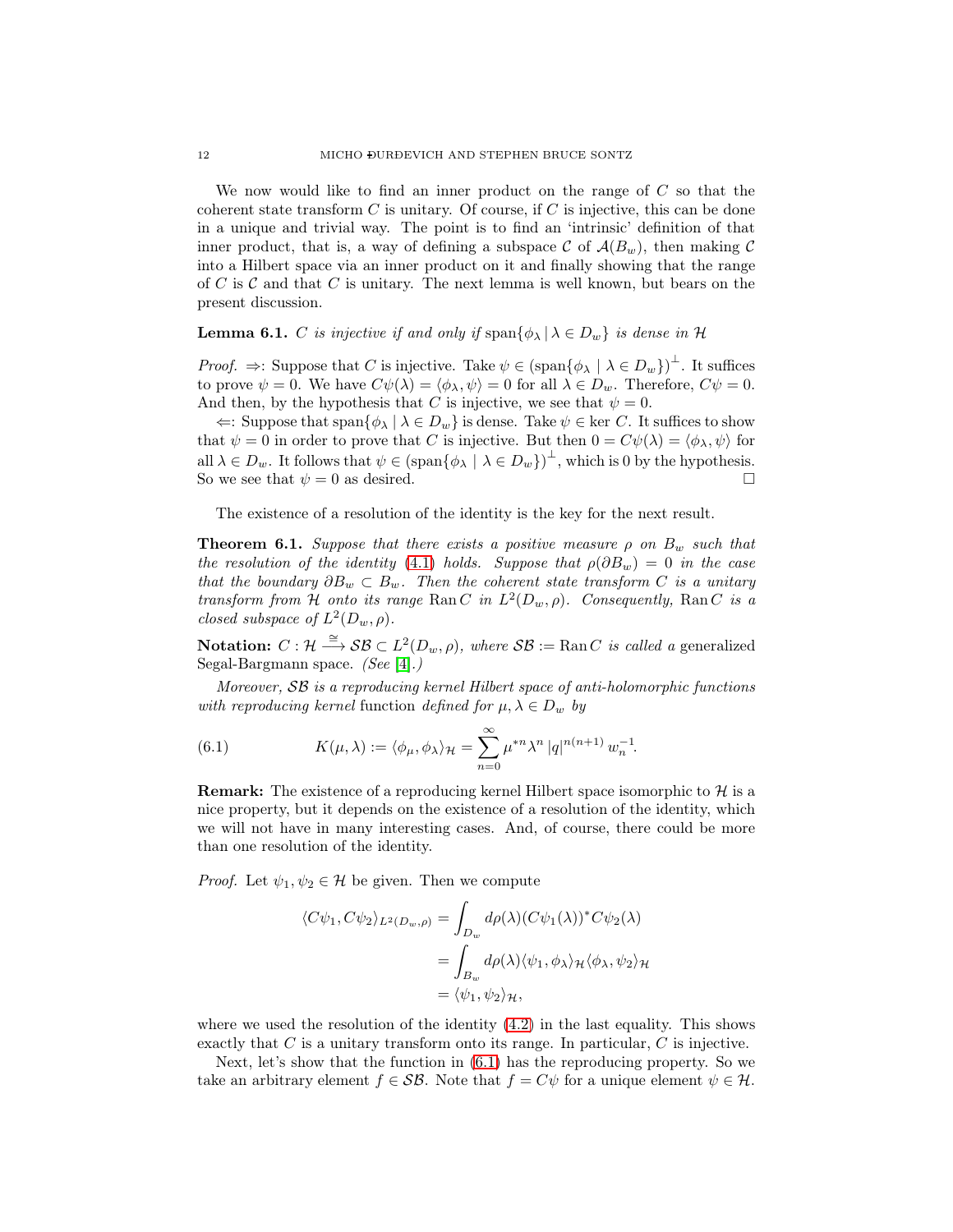Then we calculate

$$
\int_{D_w} d\rho(\lambda) K(\mu, \lambda) f(\lambda) = \int_{B_w} d\rho(\lambda) \langle \phi_\mu, \phi_\lambda \rangle C \psi(\lambda)
$$

$$
= \int_{B_w} d\rho(\lambda) \langle \phi_\mu, \phi_\lambda \rangle \langle \phi_\lambda, \psi \rangle
$$

$$
= \langle \phi_\mu, \psi \rangle
$$

$$
= C \psi(\mu)
$$

$$
= f(\mu).
$$

We used the hypothesis  $\rho(\partial B_w) = 0$  in the first equality. This shows the reproducing property.

But we also have to show that  $K(\cdot, \lambda) \in \mathcal{SB}$  for every  $\lambda \in D_w$ , this being the second defining property of a reproducing kernel function. But for all  $\mu \in D_w$  we have that

<span id="page-12-0"></span>(6.2) 
$$
K(\mu, \lambda) = \langle \phi_{\mu}, \phi_{\lambda} \rangle = C \phi_{\lambda}(\mu)
$$

so that  $K(\cdot, \lambda) = C\phi_{\lambda} \in \text{Ran}\,\mathbb{C} = \mathcal{SB}$  as desired.

So the function  $K: D_w \times D_w \to \mathbb{C}$  in [\(6.1\)](#page-11-0) satisfies the two defining properties of the (unique, it it exists) reproducing kernel function for  $\mathcal{SB}$ .

There is an immediate corollary to this proof.

Corollary 6.1. *Assume the hypothesis of the previous theorem. Then the coherent state transform of a generic coherent state equals the reproducing kernel of the generalized Segal-Bargmann space.*

*Proof.* We just read [\(6.2\)](#page-12-0) backwards, namely  $C\phi_{\lambda}(\mu) = K(\mu, \lambda)$ . This equality is what the corollary says clumsily in words.  $\Box$ 

Remark 6.3. The property in this corollary already appears in Bargmann's 1961 seminal paper [\[4\]](#page-23-3). It is one of the characteristic properties of coherent states, though it is not always mentioned.

We can re-write one result of this theorem as  $\mathcal{SB} \subset L^2_{AH}(D_w, \rho)$ , the subspace of  $L^2(D_w, \rho)$  of anti-holomorphic functions, namely,

$$
L^2_{AH}(D_w,\rho) := L^2(D_w,\rho) \cap \mathcal{A}(D_w).
$$

Another approach, more in line with [\[4\]](#page-23-3), would be to define the Segal-Bargmann space as  $L^2_{AH}(D_w, \rho)$ , which as far as we have shown at this point could be strictly larger than  $\mathcal{SB}$ . We would like to show that these spaces are actually equal. The following is a partial result in that direction.

<span id="page-12-2"></span>Theorem 6.2. *Suppose that the resolution of the identity* [\(4.1\)](#page-7-1) *holds for a measure that is radial and absolutely continuous with respect to Lebesgue measure. Then*  $\mathcal{SB}=L^2_{AH}(D_w,\rho).$ 

*Proof.* Since  $\mathcal{SB} = \text{Ran } C$ , it suffices to show that  $\text{Ran } C = L^2_{AH}(D_w, \rho)$ . We have shown already one inclusion. So it remains to show that any  $f \in L^2_{AH}(D_w, \rho)$  lies in Ran C. Considering such a function  $f$ , we can express it as

<span id="page-12-1"></span>(6.3) 
$$
f(\lambda) = \sum_{n=0}^{\infty} a_n \lambda^{*n} \text{ for all } \lambda \in D_w
$$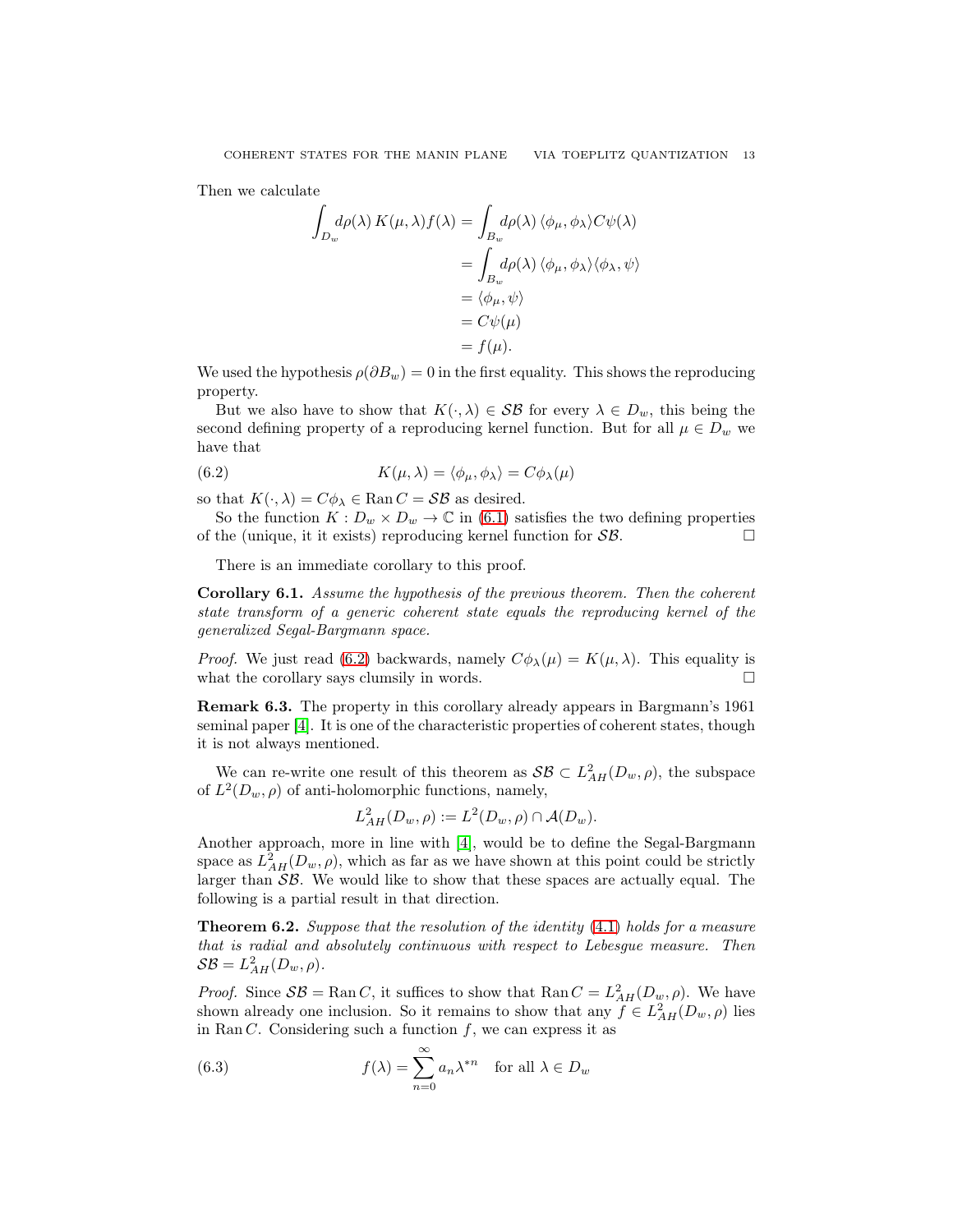for certain coefficients  $a_n \in \mathbb{C}$ . We let  $0 < s < R_w$  and put  $B_s := \{ \lambda \in \mathbb{C} \mid |\lambda| \leq s \},\$ the closed ball of radius s. The condition that  $f \in L^2(D_w, \rho)$  implies that the first integral in the following calculation is finite:

$$
\int_{B_s} d\rho(\lambda) |f(\lambda)|^2 = \int_{B_s} d\rho(\lambda) \sum_{j,k=0}^{\infty} a_j^* \lambda^j a_k \lambda^{*k}
$$

$$
= \sum_{j,k=0}^{\infty} a_j^* a_k \int_{B_s} d\rho(\lambda) \lambda^j \lambda^{*k}
$$

$$
= \sum_{j=0}^{\infty} |a_j|^2 (2\pi) \int_0^s dr \, \rho(r) \, r^{2j+1}.
$$

The interchange of the integral and the infinite sum in the second equality is justified since the double series converges uniformly on  $D_s$  to its limit by standard properties of power series and by the hypothesis that  $\rho$  is absolutely continuous with respect to Lebesgue measure. Taking the limit as  $s \to R_w$  we get

$$
\int_{D_w} d\rho(\lambda) |f(\lambda)|^2 = \lim_{s \to R_w} \int_{B_s} d\rho(\lambda) |f(\lambda)|^2
$$
  
\n
$$
= \lim_{s \to R_w} \sum_{j=0}^{\infty} |a_j|^2 (2\pi) \int_0^s dr \,\rho(r) \, r^{2j+1}
$$
  
\n
$$
= \sum_{j=0}^{\infty} |a_j|^2 (2\pi) \lim_{s \to R_w} \int_0^s dr \,\rho(r) \, r^{2j+1}
$$
  
\n
$$
= \sum_{j=0}^{\infty} |a_j|^2 (2\pi) \int_0^{R_w} dr \,\rho(r) \, r^{2j+1}
$$
  
\n
$$
= \sum_{j=0}^{\infty} |a_j|^2 |q|^{-j(j+1)} w_j.
$$

Here we used the Lebesgue monotone convergence theorem in the first, third and fourth equalities. The last equality follows from [\(4.6\)](#page-9-1). We have shown that

(6.4) 
$$
||f||^2 = \sum_{j=0}^{\infty} |a_j|^2 |q|^{-j(j+1)} w_j < \infty
$$

for all  $f \in L^2_{AH}(D_w, \rho)$ , where f is given by the series in [\(6.3\)](#page-12-1).

We now consider the anti-holomorphic monomials  $\lambda^{*j}$  for  $j \geq 0$ . Then one proves that  $||\lambda^{*j}||^2 = |q|^{-j(j+1)}w_j < \infty$  by evaluating the integral, and so we have that  $\lambda^{*j} \in L^2_{AH}(D_w, \rho)$ . Consequently, all the anti-holomorphic polynomials are in  $L_{AH}^2(D_w, \rho)$ . Another easy calculation shows that  $\langle \lambda^{*j}, \lambda^{*k} \rangle = 0$  for all  $j \neq k$ . This combines to show that

<span id="page-13-0"></span>
$$
\mathcal{B}_{\mathcal{AH}} := \{ q^{*j(j+1)/2} w_j^{-1/2} \lambda^{*j} \}
$$

is an orthonormal *set* in the Hilbert space  $L^2_{AH}(D_w, \rho)$ .

Next we claim that any  $f \in L^2_{AH}(D_w, \rho)$  as in [\(6.3\)](#page-12-1) is the limit in the  $L^2$ -norm topology of the sequence of its partial sums  $f_N(\lambda) := \sum_{j=0}^N a_j \lambda^{*j}$ , which are antiholomorphic polynomials. This is so since  $f - f_N \in L^2_{AH}(D_w, \rho)$  and therefore by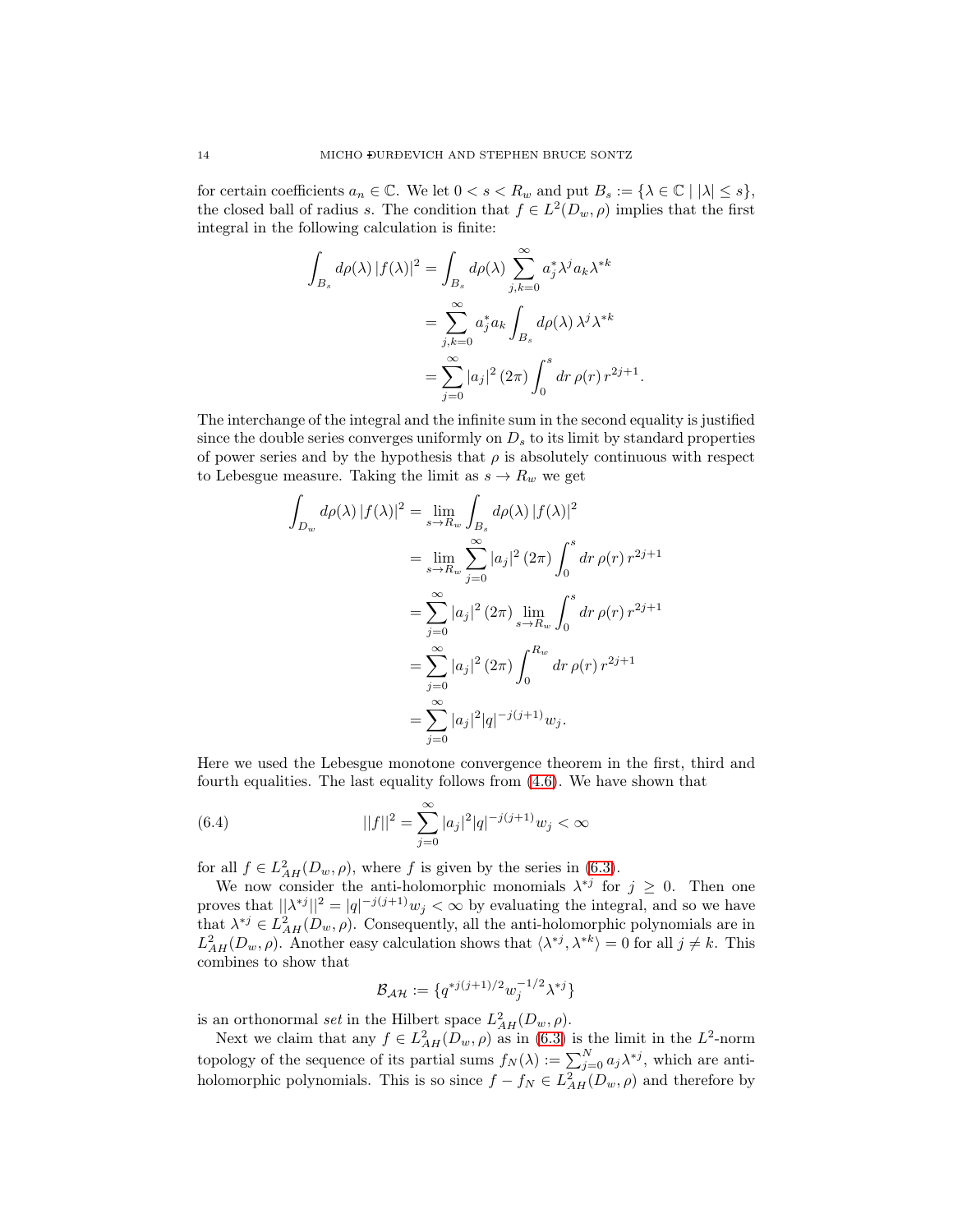[\(6.4\)](#page-13-0) applied now to  $f - f_N$  we have that

$$
||f - f_N||^2 = \sum_{j=N+1}^{\infty} |a_j|^2 |q|^{-j(j+1)} w_j,
$$

which goes to 0 as  $N \to \infty$  by [\(6.4\)](#page-13-0) applied to f. The whole point of the proof so far is that we can conclude from this that  $\mathcal{B}_{AH}$  is an orthonormal *basis* of the Hilbert space  $L^2_{AH}(D_w,\rho)$ .

We next calculate the coherent state transforms of the standard basis elements  $\phi_j \in \mathcal{H}$ . For every integer  $j \geq 0$  and  $\lambda \in D_w$  this gives us

$$
C\phi_j(\lambda) = \langle \phi_\lambda, \phi_j \rangle = \Big\langle \sum_{n=0}^{\infty} \lambda^n q^{n(n+1)/2} w_n^{-1/2} \phi_n, \phi_j \Big\rangle = q^{*j(j+1)/2} w_j^{-1/2} \lambda^{*j}.
$$

Therefore, C maps the orthonormal basis  $\{\phi_i | j \geq 0\}$  of H onto the orthonormal basis  $\mathcal{B}_{AH}$  of  $L^2_{AH}(D_w, \rho)$ , which proves that  $\text{Ran}\,C=L^2_{AH}(D_w, \rho)$  as desired.  $\square$ 

Remark 6.4. In this argument we proved in [\(6.4\)](#page-13-0) that for any anti-holomorphic function  $f \in L^2(\rho)$  as in [\(6.3\)](#page-12-1), we have  $\sum_j |a_j|^2 |q|^{j(j+1)} w_j$  is finite and is equal to  $||f||_{L^2(\rho)}^2$ . We did not prove the converse, which we now do.

Theorem 6.3. *Assume the same hypothesis as in the previous theorem. Suppose an anti-holomorphic function* f *is given as in* [\(6.3\)](#page-12-1) *and that*  $\sum_j |a_j|^2 |q|^{j(j+1)}w_j < \infty$ . *Then*  $f \in L^2_{AH}(D_w, \rho)$  *and*  $||f||^2_{L^2(\rho)} = \sum_j |a_j|^2 |q|^{j(j+1)} w_j$ .

*Proof.* We consider the partial sums  $f_N(\lambda) = \sum_{j=0}^N a_j \lambda^{*j}$ , which by the previous theorem are in  $L_{AH}^2(D_w, \rho)$  and satisfy  $||f_N||^2 = \sum_{j=0}^N |a_j|^2 |q|^{j(j+1)}w_j$ . Moreover, by  $(6.3)$  we have

$$
\lim_{N \to \infty} f_N(\lambda) = f(\lambda) \quad \text{for all } \lambda \in D_w.
$$

So, by the Fatou lemma we estimate

$$
\int_{D_w} d\rho(\lambda) |f(\lambda)|^2 = \int_{D_w} d\rho(\lambda) \lim_{N \to \infty} |f_N(\lambda)|^2
$$
  
\n
$$
\leq \liminf_{N \to \infty} \int_{D_w} d\rho(\lambda) |f_N(\lambda)|^2
$$
  
\n
$$
= \liminf_{N \to \infty} ||f_N||^2
$$
  
\n
$$
= \lim_{N \to \infty} \sum_{j=0}^N |a_j|^2 |q|^{j(j+1)} w_j
$$
  
\n
$$
= \sum_{j=0}^\infty |a_j|^2 |q|^{j(j+1)} w_j < \infty.
$$

This proves that  $f \in L^2_{AH}(D_w, \rho)$  but only gives an estimate on its  $L^2$ -norm. Next a similar argument using the Fatou lemma shows for every integer  $N \geq 0$  that

$$
||f - f_N||^2 \le \sum_{j=N+1}^{\infty} |a_j|^2 |q|^{j(j+1)} w_j,
$$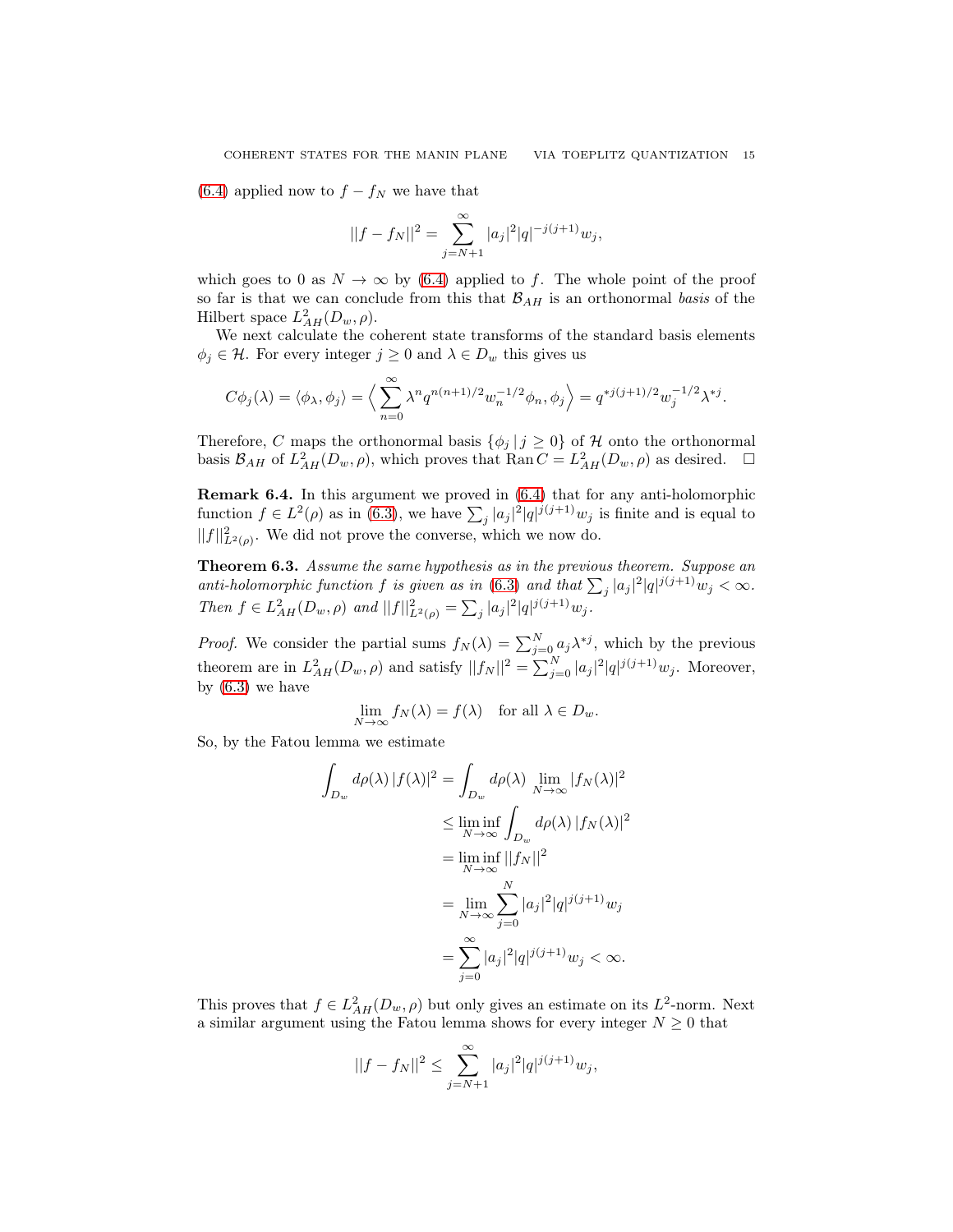which goes to 0 as  $N \to \infty$ . This says that  $f_N \to f$  in the topology of the  $L^2$ -norm. This in turn implies by the continuity of the  $L^2$ -norm that

$$
||f||^{2} = \lim_{N \to \infty} ||f_{N}||^{2} = \lim_{N \to \infty} \sum_{j=0}^{N} |a_{j}|^{2} w_{j} = \sum_{j=0}^{\infty} |a_{j}|^{2} w_{j}.
$$

And that finishes the proof.

As far as this analysis goes it still remains a logical possibility that the inclusion  $S\mathcal{B} \subset L^2_{AH}(D_w,\rho)$  is proper for other measures  $\rho$ . What is happening for such measures is an open problem.

### 7. Another Toeplitz Quantization

<span id="page-15-0"></span>We continue to assume [\(4.1\)](#page-7-1) holds for some measure  $\rho$  on  $B_w$  in this section. We proved in the last section that the Segal-Bargmann space  $\mathcal{SB}$  is a closed subspace of  $L^2(D_w, \rho)$  and that it is a reproducing kernel Hilbert space. This gives the standard set-up for defining Toeplitz operators whose symbols are functions. First one uses the kernel function [\(6.1\)](#page-11-0) as the kernel of an integral operator that defines an orthogonal projection  $P_K: L^2(D_w, \rho) \to L^2(D_w, \rho)$  by

$$
(P_K f)(\mu) := \int_{D_w} d\rho(\lambda) K(\mu, \lambda) f(\lambda) \quad \text{for } f \in L^2(D_w, \rho) \text{ and } \mu \in D_w.
$$

This integral converges absolutely for  $\mu \in D_w$  by the Cauchy-Schwarz inequality together with the fact that  $K(\mu, \cdot) \in L^2(D_w, \rho)$ . By a standard argument  $(P_K f)(\mu)$ is anti-holomorphic in  $\mu \in D_w$ . Moreover, by the resolution of the identity [\(4.1\)](#page-7-1),  $P_K$ acts as the identity on SB. However, we only have shown that  $P_K f \in L^2_{AH}(D_w, \rho)$ , which as we noted earlier might be strictly larger than  $\mathcal{SB}$  for some measures  $\rho$ . It even seems possible to have

$$
\mathcal{SB} \subsetneq \text{Ran}\, P_K \subsetneq L^2_{AH}(D_w,\rho).
$$

To avoid such details for the rest of this section we assume that  $\mathcal{SB} = L^2_{AH}(D_w, \rho)$ , which we know holds in many cases according to Theorem [6.2.](#page-12-2) Also  $\mathcal{SB}$  has a lot of nice structure, such as an explicit reproducing kernel function and a standard orthonormal basis, making it a more preferable domain for Toeplitz operators.

**Definition 7.1.** For  $f \in L^{\infty}(D_w, \rho)$  we define the *(secondary) Toeplitz operator with symbol* f by

$$
S_f \phi := P_K(f\phi) \quad \text{for all } \phi \in \mathcal{SB}.
$$

**Remark 7.2.** The notation  $S_f$  distinguishes this from the Toeplitz operators  $T_g$ which we introduced in Section [2.](#page-1-1) Clearly,  $S_f : \mathcal{SB} \to \mathcal{SB}$  is linear. Moreover, we call the mapping

$$
S: L^{\infty}(D_w, \rho) \to \mathcal{L}(\mathcal{S}\mathcal{B}) := \{T: \mathcal{S}\mathcal{B} \to \mathcal{S}\mathcal{B} \mid T \text{ is linear}\}
$$

given by  $f \mapsto S_f$  the *(secondary) Toeplitz quantization* of the commutative algebra  $L^{\infty}(D_w, \rho)$ . Also S is linear. Recall that  $D_w$  is the interior of the phase space associated to the Manin plane. So this is another quantization scheme associated with the Manin plane. Many standard properties hold for this theory. But we will leave the development of them for future research.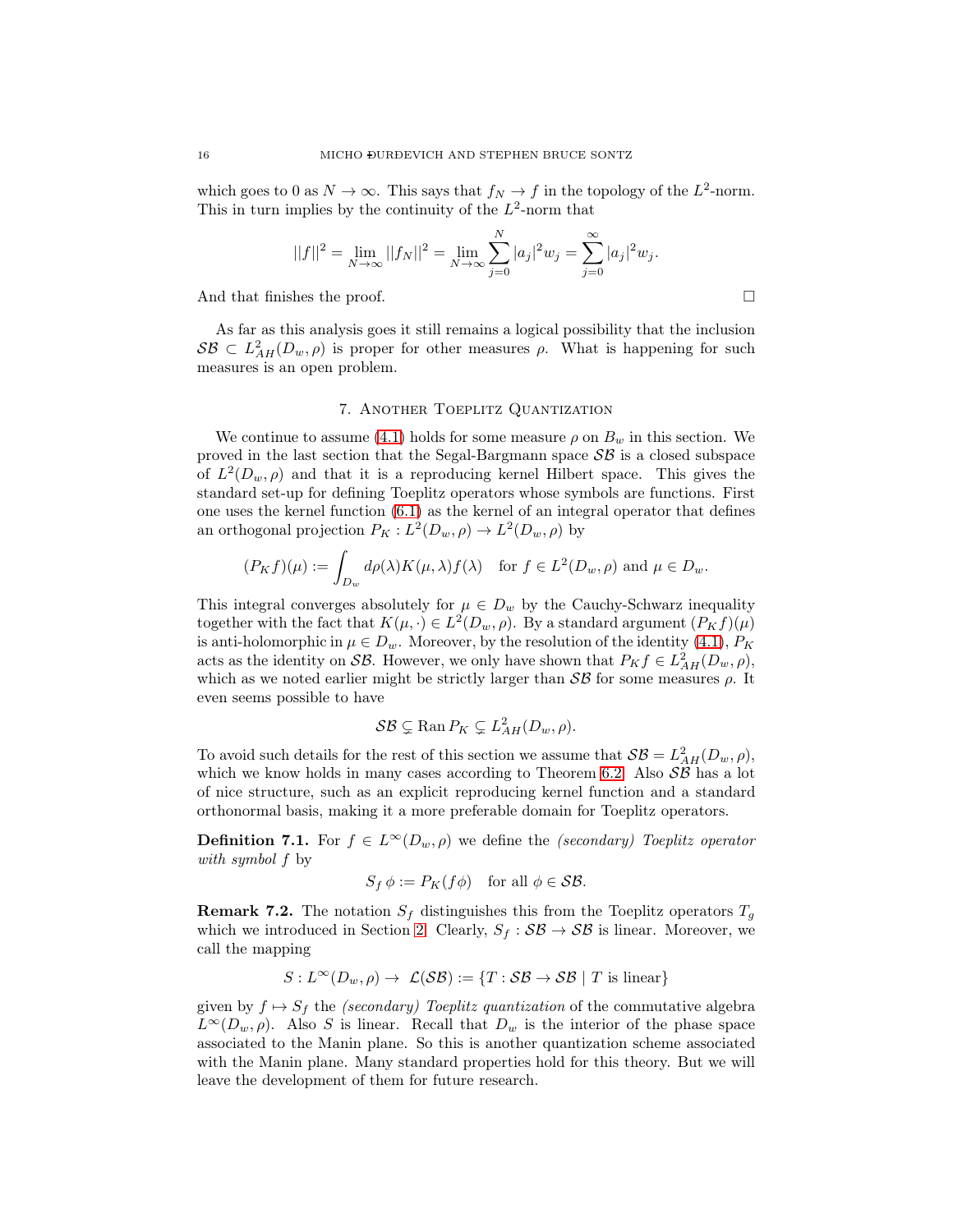### <span id="page-16-2"></span>8. COHERENT STATE QUANTIZATION

<span id="page-16-0"></span>A general reference for coherent state quantization is Part II of the text [\[11\]](#page-23-6) as well as the papers [\[8\]](#page-23-10) and [\[9\]](#page-23-11). For an abstract approach see [\[2\]](#page-23-12). To start off this section we assume [\(4.1\)](#page-7-1) holds for some measure  $\rho$  on  $B_w$ . This is the key property in order to be able to define the coherent state quantization.

**Definition 8.1.** Suppose  $f: B_w \to \mathbb{C}$  is a measurable function. We then define the *coherent state quantization of* f to be the linear operator

(8.1) 
$$
Q_{cs}f := \int_{B_w} d\rho(\lambda) f(\lambda) |\phi_{\lambda}\rangle \langle \phi_{\lambda}|,
$$

where  $|\phi_{\lambda}\rangle\langle\phi_{\lambda}|$  is Dirac notation for the rank one projection operator given by  $\psi \mapsto \langle \phi_{\lambda}, \psi \rangle \phi_{\lambda}$  for all  $\psi \in \mathcal{H}$ . This is also called the *frame quantization of* f. The integral in [\(8.1\)](#page-16-2) is understood to mean the unique linear operator  $Q_{cs}f : \mathcal{H} \to \mathcal{H}$ (if it exists) which satisfies

<span id="page-16-3"></span>(8.2) 
$$
\langle \phi, (Q_{cs} f) \psi \rangle = \int_{B_w} d\rho(\lambda) f(\lambda) \langle \phi, \phi_\lambda \rangle \langle \phi_\lambda, \psi \rangle
$$

for all  $\phi, \psi \in \mathcal{H}$ , where the right hand side of [\(8.2\)](#page-16-3) is the Lebesgue integral of a complex valued, integrable function.

Also, define  $\mathcal{L}_{cs}^1(B_w,\rho)$  to be the set of all those measurable functions  $f:B_w\to\mathbb{C}$ for which the integral in [\(8.2\)](#page-16-3) exists for all  $\phi, \psi \in \mathcal{H}$ , that is to say, its integrand is absolutely integrable.

<span id="page-16-1"></span>**Remark 8.2.** The function  $\langle \phi_\lambda, \psi \rangle$  (resp.,  $\langle \phi, \phi_\lambda \rangle$ ) of  $\lambda \in D_w$  is anti-holomorphic (resp., holomorphic) and therefore is a measurable function. Thus, the integrand in [\(8.2\)](#page-16-3) is a measurable function of  $\lambda \in D_w$ . Also, it is clear that  $\mathcal{L}_{cs}^1(B_w, \rho)$  is a complex vector space with respect to the standard point-wise definitions of sum and scalar product. Another immediate property is  $Q_{cs}(f^*) = (Q_{cs}(f))^*$ , the adjoint operator of  $Q_{cs}(f)$ . And the resolution of the identity [\(4.1\)](#page-7-1) tells us that  $Q_{cs}1 = I$ , where 1 denotes the constant function.

At this point let us recall some standard notations. We let  $\mathcal{B}(\mathcal{H})$  denote the Banach space of all linear, bounded maps  $A : \mathcal{H} \to \mathcal{H}$  where the norm  $||A||$  of such an A is its operator norm  $||A|| := \sup{||A\psi|| \mid \psi \in \mathcal{H}, ||\psi|| \leq 1}.$ 

**Proposition 8.1.** *Suppose*  $f : B_w \to \mathbb{C}$  *is integrable with respect to the measure*  $||\phi_{\lambda}||^2 d\rho = d\rho(\lambda) ||\phi_{\lambda}||^2$  *on*  $B_w$ *, that is,* 

<span id="page-16-4"></span>
$$
(8.3) \t\t f \in L^1(B_w, ||\phi_\lambda||^2 d\rho).
$$

*Then*  $f \in \mathcal{L}_{cs}^1(B_w, \rho)$  and  $Q_{cs}f : \mathcal{H} \to \mathcal{H}$  *is a bounded operator whose operator norm satisfies*  $||Q_{cs}f|| \leq ||f||_1$ , the L<sup>1</sup>-norm of f in the L<sup>1</sup>-space in [\(8.3\)](#page-16-4). Therefore,  $Q_{cs} : L^1(B_w, ||\phi_\lambda||^2 d\rho) \to \mathcal{B}(\mathcal{H})$  is a bounded linear map of Banach spaces with *operator norm*  $||Q_{cs}|| \leq 1$ .

*Proof.* We prove the absolute integrability of the integral in [\(8.2\)](#page-16-3) for all  $\phi, \psi \in \mathcal{H}$ as follows:

$$
(8.4) \qquad \int_{B_w} d\rho(\lambda) \left| f(\lambda) \langle \phi, \phi_\lambda \rangle \langle \phi_\lambda, \psi \rangle \right| \le \left( \int_{B_w} d\rho(\lambda) ||\phi_\lambda||^2 \left| f(\lambda) \right| \right) ||\phi|| ||\psi||
$$

$$
= ||f||_1 ||\phi|| ||\psi|| < \infty,
$$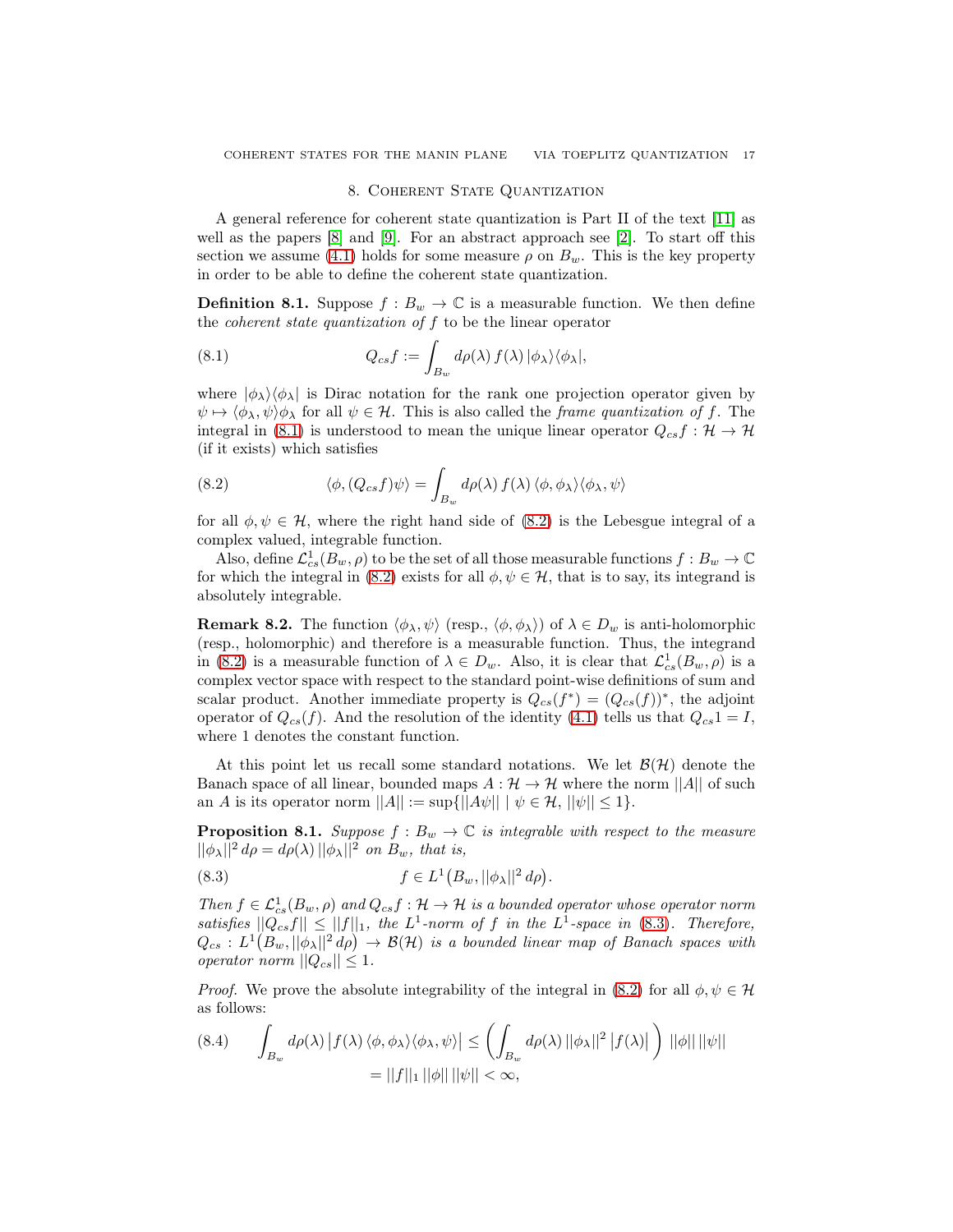where we used the Cauchy-Schwarz inequality twice and the definition of  $||f||_1$ . Referring back to [\(8.2\)](#page-16-3) we see that  $|\langle \phi, (Q_{cs}f)\psi \rangle| \le ||f||_1 ||\phi|| ||\psi||$  for all  $\phi, \psi \in \mathcal{H}$ , from which the bound on the operator norm  $||Q_{cs}f|| \leq ||f||_1$  follows directly. Then we see immediately that  $||Q_{cs}|| \leq 1$ .

Remark 8.3. We will not elaborate on the standard details needed to extend this definition to (possibly unbounded) operators  $Q_{cs}f$  for f in other spaces, including spaces of distributions. The condition  $(8.3)$  implies that f has some decay that cancels the divergence of the integral [\(4.5\)](#page-8-1). In particular the constant function  $f \equiv 1$  does not satisfy [\(8.3\)](#page-16-4). Nonetheless, the resolution of the identity says that  $Q_{cs}1 = I$ , the identity map. So the condition [\(8.3\)](#page-16-4) is not necessary for  $Q_{cs}f$  to be bounded; it only is sufficient. We leave finding a nice necessary and sufficient condition as an open problem

### 9. Upper and Lower Symbols

<span id="page-17-0"></span>We now discuss a standard topic in the theory of coherent states. This dates back to the seminal works of Berezin in [\[6\]](#page-23-13) and [\[7\]](#page-23-14), Glauber in [\[12\]](#page-23-15) and [\[13\]](#page-23-16) and Lieb in [\[14\]](#page-23-17).

<span id="page-17-1"></span>Definition 9.1. Let A be a densely defined linear operator acting in the Hilbert space H. Suppose that for each  $\lambda \in B_w$  we have that  $\phi_{\lambda} \in D(A)$ , the domain of A. Then the *unnormalized lower symbol*  $A^{\sharp}$  of A is defined for all  $\lambda \in B_w$  by

$$
A^{\sharp}(\lambda) := \langle \phi_{\lambda}, A\phi_{\lambda} \rangle.
$$

One also says that  $A^{\sharp}$  is the *unnormalized covariant symbol* of A.

Similarly, the *(normalized)* lower symbol  $A^{\flat}$  is defined by

$$
A^{\flat}(\lambda) := \frac{\langle \phi_{\lambda}, A \phi_{\lambda} \rangle}{\langle \phi_{\lambda}, \phi_{\lambda} \rangle} = \frac{A^{\sharp}(\lambda)}{\langle \phi_{\lambda}, \phi_{\lambda} \rangle},
$$

again for all  $\lambda \in B_w$ . (Recall that  $\phi_{\lambda} \neq 0$  so that the denominator is non-zero.) Also one says  $A^{\flat}$  is the *(normalized) covariant symbol* of A or the *Berezin symbol*.

**Remark 9.2.** Therefore the lower symbol  $A^{\flat}: B_w \to \mathbb{C}$ , that is,  $A^{\flat}$  is a function on the phase space. Also, if  $A$  is self-adjoint, which says that it represents a quantum observable, then  $A^{\flat}: B_w \to \mathbb{R}$ , which says that it represents a classical observable. If A is a bounded operator, then  $A^{\flat}$  is a bounded function satisfying  $||A^{\flat}||_{\infty} \leq ||A||$ , where  $|| \cdot ||_{\infty}$  is the  $L^{\infty}$  norm of a bounded function. An elementary example of a lower symbol is given by  $(T_1)^{\flat}(\lambda) = I^{\flat}(\lambda) = 1$ , the constant function. In quantum theory quantization is a (certain!) way of passing from functions on phase space to operators acting in a Hilbert space. Since the operation  $A \mapsto A^{\flat}$  is a mapping in the opposite direction (namely, from operators to functions on phase space), one sometimes refers to it as a *dequantization*. Analogous comments hold for the unnormalized lower symbol  $A^{\sharp}$ .

Also, the unnormalized lower symbol is related to the coherent state transform and the reproducing kernel by

$$
A^{\sharp}(\lambda) = \langle \phi_{\lambda}, A\phi_{\lambda} \rangle = C(\phi_{\lambda})(\lambda) = K(\lambda, \lambda) \quad \text{for all } \lambda \in D_w.
$$

The following property for self-adjoint operators is well known. We wish merely to emphasize that it comes from a property for a wider class of operators. Before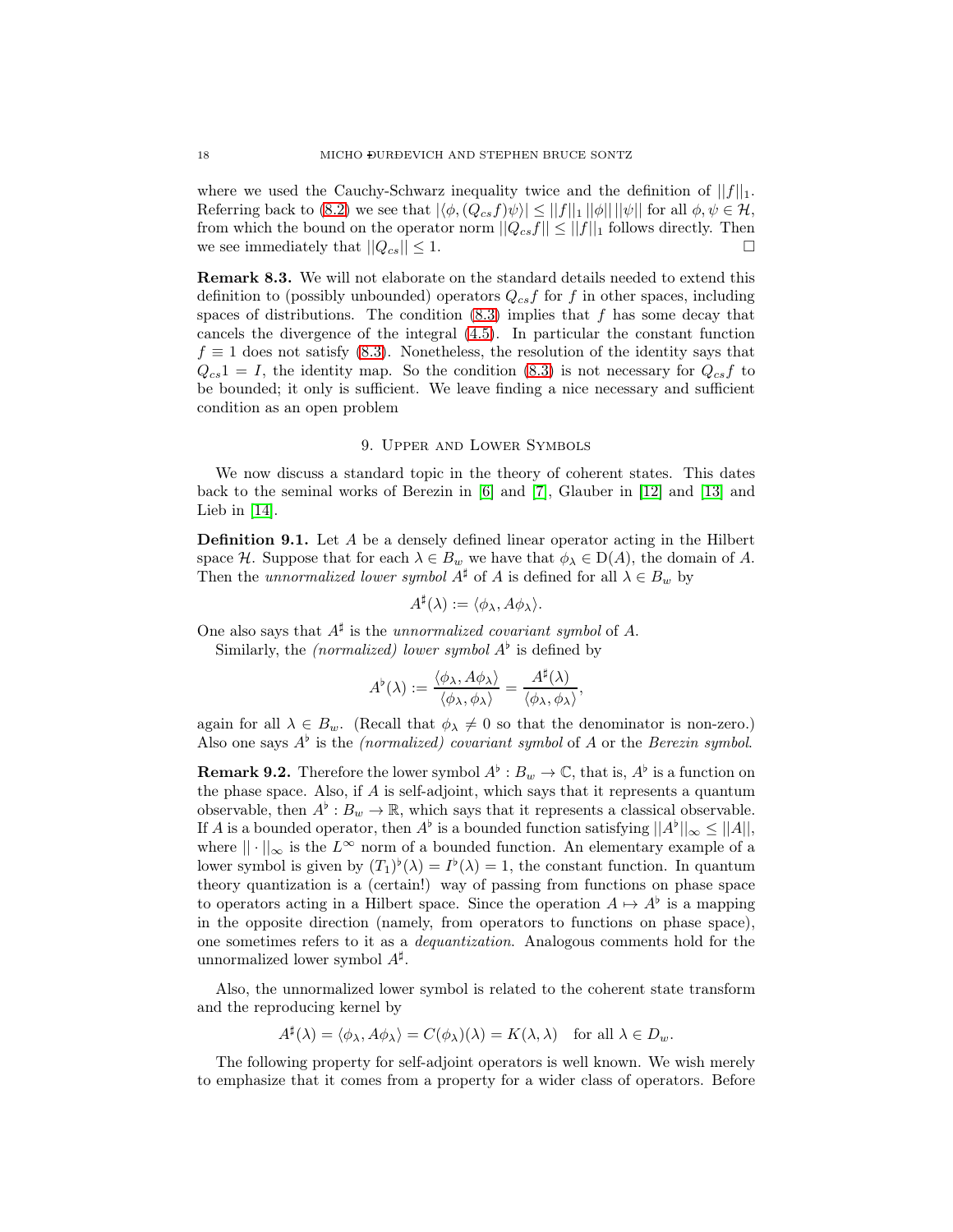stating this result, we recall that the adjoint of a densely defined operator A acting in a Hilbert space is denoted as  $A^*$ .

Proposition 9.1. *Let* A *be an operator as in Definition [9.1.](#page-17-1) Suppose that for each*  $\lambda \in B_w$  *we have that*  $\phi_{\lambda} \in D(A^*)$ *, the domain of*  $A^*$ *. (This latter hypothesis* guarantees that  $(A^*)^{\sharp}$  and  $(A^*)^{\flat}$  are defined. For example, it holds for symmetric *operators.)* Then  $(A^*)^{\sharp} = (A^{\sharp})^*$  and  $(A^*)^{\flat} = (A^{\flat})^*$ .

*In particular, if* A *is self-adjoint, then both*  $A^{\sharp}$  *and*  $A^{\flat}$  *are real-valued functions.* 

*Proof.* For all  $\lambda \in B_w$  we see that

$$
(A^*)^{\sharp}(\lambda) = \langle \phi_{\lambda}, A^* \phi_{\lambda} \rangle = \langle A \phi_{\lambda}, \phi_{\lambda} \rangle = \langle \phi_{\lambda}, A \phi_{\lambda} \rangle^* = (A^{\sharp}(\lambda))^* = (A^{\sharp})^*(\lambda).
$$

The rest of the proposition is now immediate.

$$
\Box
$$

Now we give new terminology to something we already have seen.

**Definition 9.3.** Suppose that  $f : B_w \to \mathbb{C}$  is a function for which the coherent state quantization  $Q_{cs}f$  exists. Then we say that f is the *upper (or contravariant) symbol* for the operator  $Q_{cs}f$ .

Remark 9.4. Notice that both the upper and lower symbols are complex valued functions defined on  $B_w$ , that is, they are classical observables if they happen to be real valued. Moreover, each is associated with a linear operator, that is, a quantum observable if it happens to be self-adjoint. Our presentation of upper symbols is not standard. Typically one starts with a linear operator A and looks for a function f such that  $A = Q_{cs}f$ , in which case one writes  $f = \overline{A}$ . However, such an f may not exist and, if it does, it may not be unique.

Due to the presence of two quantization schemes here, we can ask some questions about their relationship. For example, what are the lower symbols of the creation and annihilation operators?

**Theorem 9.1.** The normalized lower symbol of the annihilation operator  $T_{\overline{\theta}}$  is given by  $(T_{\overline{\theta}})^{\flat}(\lambda) = \lambda$  for every  $\lambda \in B_w$ , that is, the identity function on  $B_w$ .

*Proof.* For all  $\lambda \in B_w$  we see that the unnormalized lower symbol is

$$
(T_{\overline{\theta}})^{\sharp}(\lambda) = \langle \phi_{\lambda}, T_{\overline{\theta}} \phi_{\lambda} \rangle = \langle \phi_{\lambda}, \sum_{n=0}^{\infty} \lambda^{n} q^{n(n+1)/2} w_{n}^{-1/2} T_{\overline{\theta}} \phi_{n} \rangle
$$
  
\n
$$
= \langle \phi_{\lambda}, \sum_{n=1}^{\infty} \lambda^{n} q^{n(n+1)/2} w_{n}^{-1/2} \left( \frac{w_{n}}{w_{n-1}} \right)^{1/2} q^{-n} \phi_{n-1} \rangle
$$
  
\n
$$
= \langle \sum_{k=0}^{\infty} \lambda^{k} q^{k(k+1)/2} w_{k}^{-1/2} \phi_{k}, \sum_{k=0}^{\infty} \lambda^{k+1} q^{(k+1)(k+2)/2} w_{k+1}^{-1/2} \left( \frac{w_{k+1}}{w_{k}} \right)^{1/2} q^{-(k+1)} \phi_{k} \rangle
$$
  
\n
$$
= \langle \sum_{k=0}^{\infty} \lambda^{k} q^{k(k+1)/2} w_{k}^{-1/2} \phi_{k}, \sum_{k=0}^{\infty} \lambda^{k+1} q^{k(k+1)/2} w_{k}^{-1/2} \phi_{k} \rangle
$$
  
\n
$$
= \lambda \sum_{k=0}^{\infty} |\lambda|^{2k} |q|^{k(k+1)} w_{k}^{-1}.
$$

Recall from [\(3.3\)](#page-5-1) that  $||\phi_{\lambda}||^2 = \sum_{k=0}^{\infty} |\lambda|^{2k} |q|^{k(k+1)} w_k^{-1}$ . Consequently, the lower symbol of the annihilation operator  $T_{\overline{\theta}}$  is given by the quotient of these expressions, namely by  $(T^r_{\overline{a}})$  $(\frac{r}{\theta})^{\flat}$  $(\lambda) = \lambda$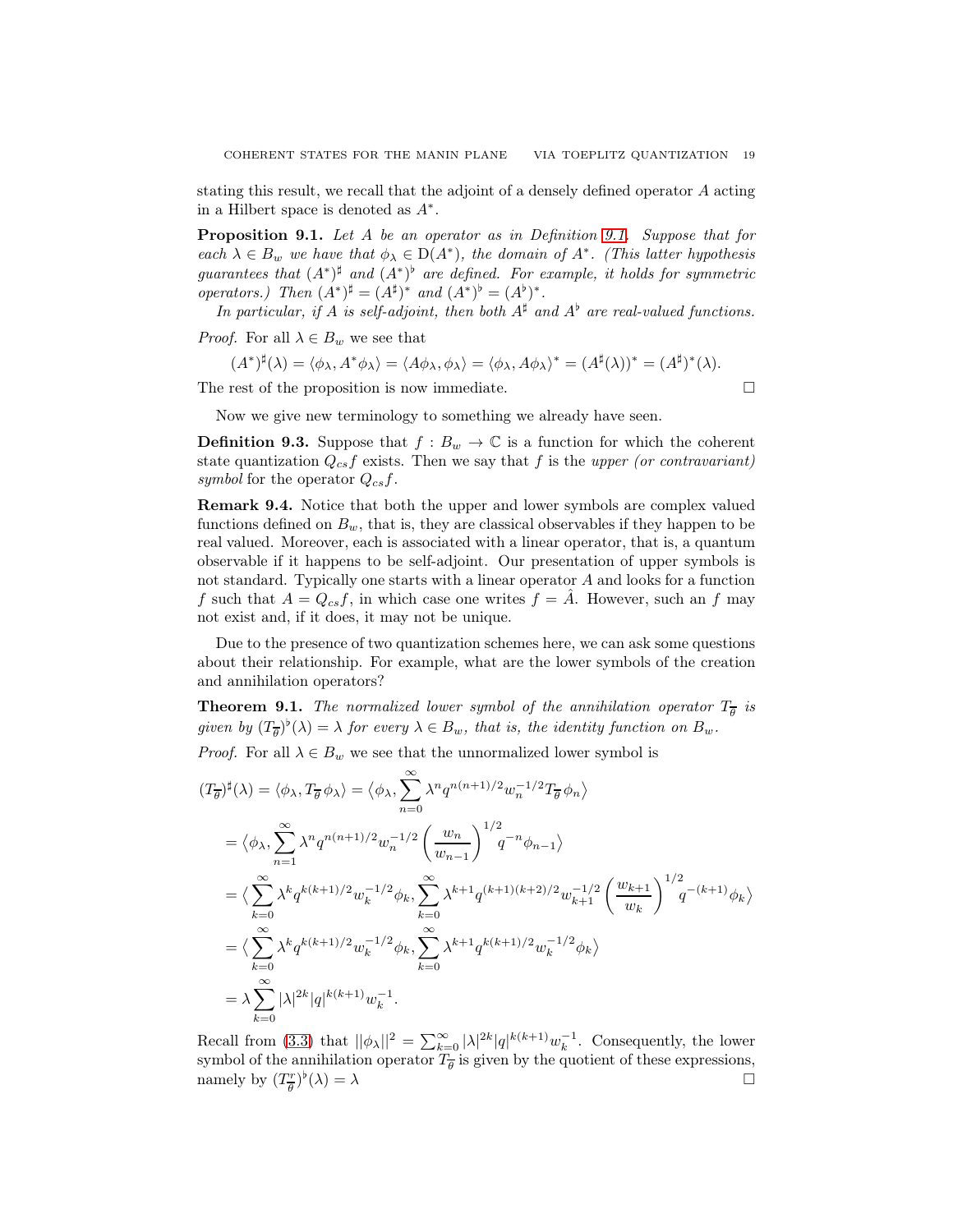**Remark 9.5.** Notice that the unnormalized lower symbol  $(T_{\overline{\theta}})^{\sharp}$  depends on both q and the weights  $w_k$ . Remarkably, the normalized lower symbol  $(T_{\overline{\theta}})^{\flat}$  is independent of these parameters.

We now use another consequence of [\(2.2\)](#page-3-0), namely that the creation operator  $T_{\theta}$ is given by

<span id="page-19-0"></span>(9.1) 
$$
T_{\theta} \phi_n = \left(\frac{w_{n+1}}{w_n}\right)^{1/2} \phi_{n+1} \text{ for all } n \ge 0.
$$

Unlike the annihilation operator  $T_{\overline{\theta}}$  this formula does not depend on q. Surprisingly, this means that for  $q \neq 1$  the operators  $T_{\theta}$  and  $T_{\overline{\theta}}$  are not adjoints of each other. But this is simply a consequence of our definitions. Equation [\(9.1\)](#page-19-0) defines  $T_{\theta}$  on the subspace  $\mathcal{P}$ , which is dense in H and which is invariant under the action of  $T_{\theta}$ .

We now have gathered enough information for the following calculation for the lower symbol of the creation operator. This is a formal calculation, since we do not concern ourselves with domain considerations. So, we start with the unnormalized lower symbol:

$$
(T_{\theta})^{\sharp}(\lambda) = \langle \phi_{\lambda}, T_{\theta} \phi_{\lambda} \rangle
$$
  
\n
$$
= \langle \sum_{k=0}^{\infty} \lambda^{k} q^{k(k+1)/2} w_{k}^{-1/2} \phi_{k}, \sum_{n=0}^{\infty} \lambda^{n} q^{n(n+1)/2} w_{n}^{-1/2} T_{\theta} \phi_{n} \rangle
$$
  
\n
$$
= \langle \sum_{k=1}^{\infty} \lambda^{k} q^{k(k+1)/2} w_{k}^{-1/2} \phi_{k}, \sum_{n=0}^{\infty} \lambda^{n} q^{n(n+1)/2} w_{n}^{-1/2} \left( \frac{w_{n+1}}{w_{n}} \right)^{1/2} \phi_{n+1} \rangle
$$
  
\n
$$
= \langle \sum_{n=0}^{\infty} \lambda^{n+1} q^{(n+2)(n+1)/2} w_{n+1}^{-1/2} \phi_{n+1}, \sum_{n=0}^{\infty} \lambda^{n} q^{n(n+1)/2} w_{n}^{-1/2} \left( \frac{w_{n+1}}{w_{n}} \right)^{1/2} \phi_{n+1} \rangle
$$
  
\n
$$
= \lambda^{*} \sum_{n=0}^{\infty} |\lambda|^{2n} |q|^{n(n+1)} q^{*(n+1)} w_{n}^{-1}.
$$

For  $q \neq 1$  there is no apparent simplification of this formula. Also, the formula for the normalized lower symbol is equally unattractive. This is why we decided not to give the technical details to make this calculation rigorous. Also, this shows how the Toeplitz operators which use left multiplication differ from the Toeplitz operators which use right multiplication, since in the latter case all factors of  $q$  disappear and everything works out too easily. For example, for the Toeplitz operators using right multiplication,  $T_{\theta}$  and  $T_{\overline{\theta}}$  are adjoint of each other (on the appropriate domain), while that is false for the Toeplitz operators using left multiplication if  $q \neq 1$ .

What this suggests is that instead of  $T_{\theta}$  we should consider the adjoint operator  $(T_{\overline{\theta}})^*$  to be the appropriate creation operator for this setting, even though it might not be a Toeplitz operator. An elementary calculation shows that

$$
(T_{\overline{\theta}})^{*} \phi_n = q^{-(n+1)} \left( \frac{w_{n+1}}{w_n} \right)^{1/2} \phi_{n+1},
$$

which has degree +1. Then we can extend  $(T_{\overline{\theta}})^*$  to  $D(T_{\overline{\theta}})$  by the obvious formula. Then a simple modification of the previous formal calculation shows rigorously for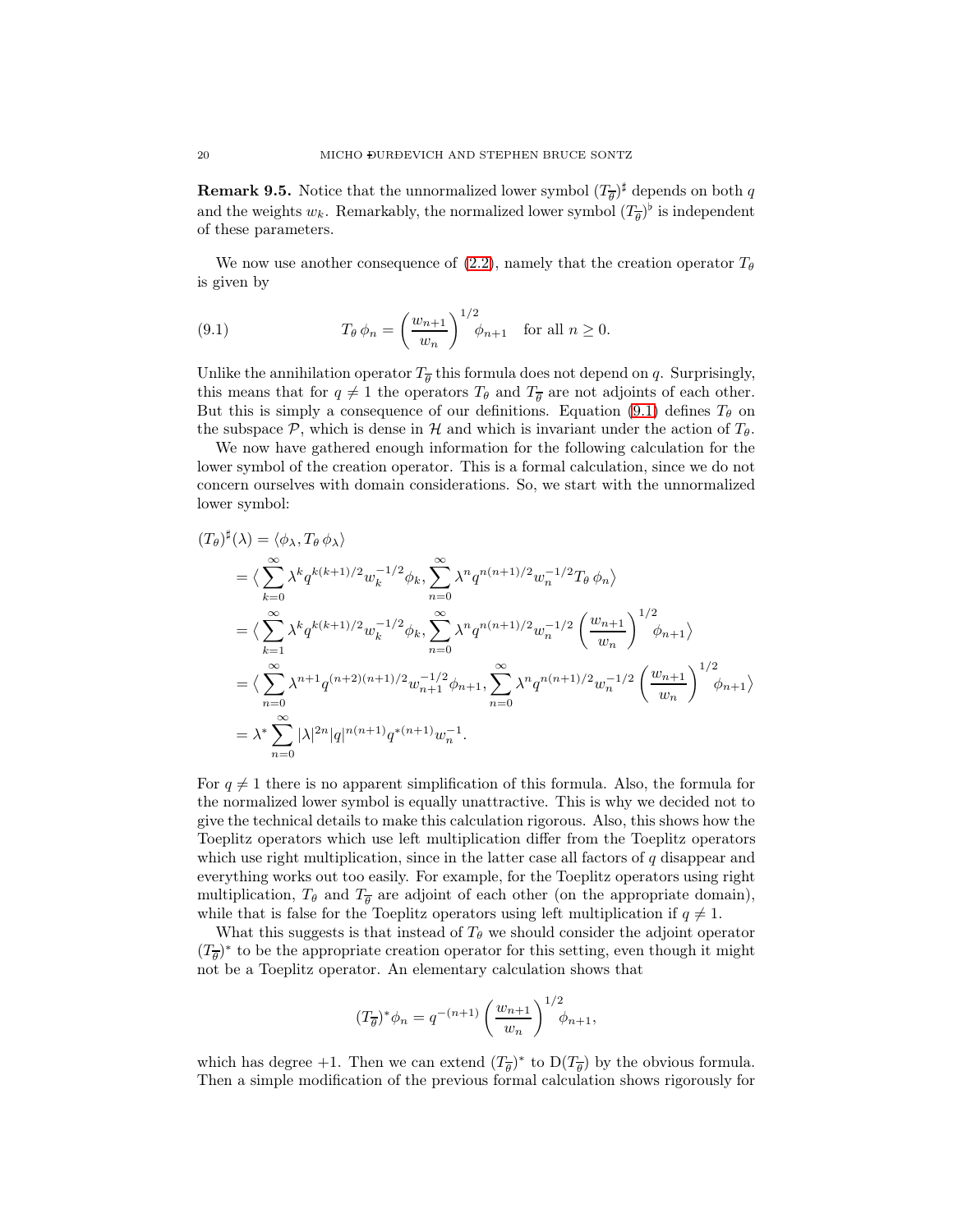all  $\lambda \in B_w$  and  $q \in \mathbb{R}$  that

$$
(T_{\overline{\theta}})^{* \sharp}(\lambda) = \lambda^* \sum_{n=0}^{\infty} |\lambda|^{2n} |q|^{n(n+1)} q^{*(n+1)} q^{-(n+1)} w_n^{-1}
$$
  
= 
$$
\lambda^* \sum_{n=0}^{\infty} |\lambda|^{2n} |q|^{n(n+1)} w_n^{-1} = \lambda^* ||\phi_{\lambda}||^2.
$$

We have proved the next result.

<span id="page-20-0"></span>Theorem 9.2. *Suppose that the parameter* q *of the Manin plane is real. Then the lower symbol of*  $(T_{\overline{\theta}})^*$  *is given by*  $(T_{\overline{\theta}})^{*b}(\lambda) = \lambda^*$  *for all*  $\lambda \in B_w$ *.* 

### 10. Upper symbol of a Toeplitz operator

We now consider another relation between these two quantizations. We take a Toeplitz operator and ask whether it has the form  $Q_{cs}f$  for some upper symbol f. If  $f \in L^1(B_w, ||\phi_\lambda||^2 d\rho)$ , we have that  $Q_{cs}f$  is bounded, and so  $\phi_n$  is in its domain. When considering the more general case of an unbounded  $Q_{cs}f$  we will only consider the case when  $\phi_n$  is in its domain for all  $n \geq 0$ . We start off with a calculation for integers  $k, n \geq 0$  of a matrix element,

(10.1) 
$$
\langle \phi_k, Q_{cs}(f)\phi_n \rangle = \int_{B_w} d\rho(\lambda) f(\lambda) \langle \phi_k, \phi_\lambda \rangle \langle \phi_\lambda, \phi_n \rangle
$$

$$
= q^{k(k+1)/2} w_k^{-1/2} q^{*n(n+1)/2} w_n^{-1/2} \int_{B_w} d\rho(\lambda) f(\lambda) \lambda^k \lambda^{*n}.
$$

One question is whether this can give us the annihilation operator  $T_{\overline{\theta}}$ . But we know from [\(2.3\)](#page-3-2) that the matrix elements of  $T_{\overline{\theta}}$  for  $n \ge 1$  are

$$
\langle \phi_k, T_{\overline{\theta}} \phi_n \rangle = \delta_{k,n-1} q^{-n} \left( \frac{w_n}{w_{n-1}} \right)^{1/2}
$$
 for all  $k \ge 0$ .

This formula is also valid for  $n = 0$  provided that we put  $w_{-1} = 1$ , say. Two operators are equal on  $P$  if and only if their matrix elements are equal on  $P$ , and so we see that  $T_{\overline{\theta}} = Q_{cs}(f)$  on P if and only if the unknown upper symbol f satisfies

<span id="page-20-1"></span>
$$
(10.2) \qquad \int_{B_w} d\rho(\lambda) f(\lambda) \lambda^k \lambda^{*n} =
$$
  

$$
= \delta_{k,n-1} q^{-n} \left( \frac{w_n}{w_{n-1}} \right)^{1/2} q^{-k(k+1)/2} w_k^{1/2} (q^*)^{-n(n+1)/2} w_n^{1/2}
$$
  

$$
= \delta_{k,n-1} q^{-n} q^{-n(n-1)/2} (q^*)^{-n(n+1)/2} w_n
$$
  

$$
= \delta_{k,n-1} q^{-n(n+1)/2} (q^*)^{-n(n+1)/2} w_n
$$
  

$$
= \delta_{k,n-1} |q|^{-n(n+1)} w_n
$$

for all  $k, n \geq 0$ . Therefore the question reduces to whether there exists an upper symbol  $f$  satisfying  $(10.2)$ . We have the following partial answer.

<span id="page-20-2"></span>**Theorem 10.1.** Let  $\rho$  be a radial measure that satisfies [\(4.6\)](#page-9-1). Define  $f : B_w \to \mathbb{C}$ by  $f(\lambda) = \lambda$ , the identity map. Suppose that  $T_{\overline{\theta}}$  is a bounded operator. Then  $T_{\overline{\theta}} = Q_{cs}f$ , that is, the operator  $T_{\overline{\theta}}$  has f as an upper symbol.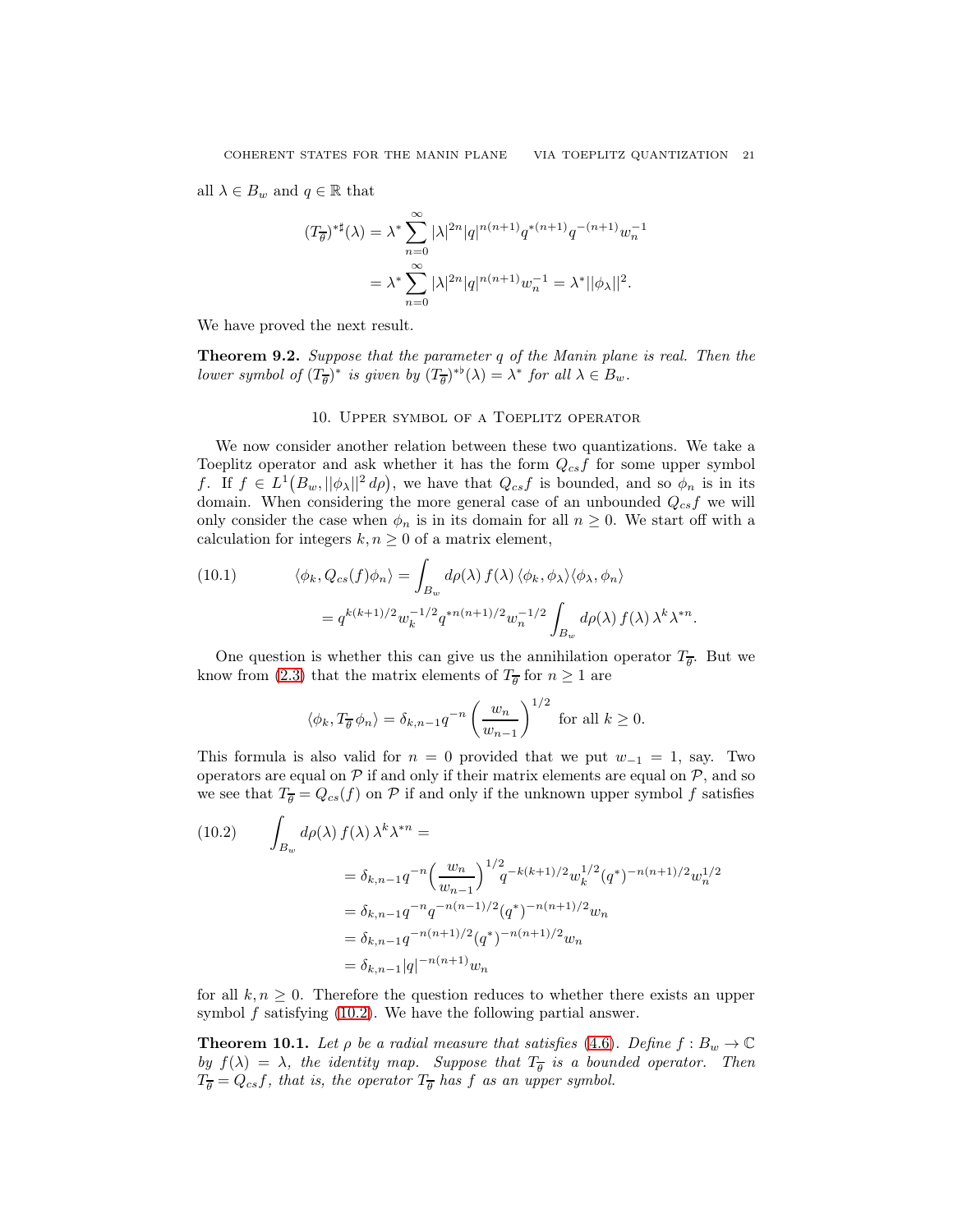*Proof.* We evaluate the integral in [\(10.2\)](#page-20-1) for this choice of f as follows:

$$
\int_{B_w} d\rho(\lambda) f(\lambda) \lambda^k \lambda^{*n} = \int_{B_w} d\rho(\lambda) \lambda \lambda^k \lambda^{*n}
$$
\n
$$
= \int_0^{2\pi} d\alpha \int_0^{R_w} r dr \rho(r) r^{k+n+1} e^{i(k+1)\alpha} e^{-in\alpha}
$$
\n
$$
= 2\pi \delta_{k+1,n} \int_0^{R_w} dr \rho(r) r^{k+n+2}
$$
\n
$$
= 2\pi \delta_{k,n-1} \int_0^{R_w} dr \rho(r) r^{2n+1}
$$
\n
$$
= 2\pi \delta_{k,n-1} |q|^{-n(n+1)} \left(\frac{w_n}{2\pi}\right)
$$
\n
$$
= \delta_{k,n-1} |q|^{-n(n+1)} w_n,
$$

where we used  $(4.6)$  in the next to last equality. And so  $(10.2)$  is proved, which shows that on P we have  $T_{\overline{\theta}} = Q_{cs}f$ , a bounded operator. So,  $T_{\overline{\theta}} = Q_{cs}f$  on H.  $\Box$ 

We also have a partial answer for the creation operator  $(T_{\overline{\theta}})^*$ .

Corollary 10.1. *With the same hypotheses as in Theorem [10.1](#page-20-2) there exists an upper symbol*  $g : B_w \to \mathbb{C}$  *for*  $(T_{\overline{\theta}})^*$ *, which is a bounded operator. This means that*  $(T_{\overline{\theta}})^* = Q_{cs}g.$ 

*Proof.* Again taking  $f(\lambda) = \lambda$  we have  $(T_{\overline{\theta}})^* = (Q_{cs}f)^* = Q_{cs}(f^*)$ , where we used Theorem [10.1](#page-20-2) in the first equality and a basic property of the coherent state quantization  $Q_{cs}$  in the second equality. So we take  $g(\lambda) = f^*(\lambda) = \lambda^*$ . The boundedness of  $(T_{\overline{\theta}})^*$  follows immediately from the hypothesis of Theorem [10.1.](#page-20-2)  $\Box$ 

**Remark [10.1](#page-20-2).** The hypothesis in Theorem 10.1 that the measure  $\rho$  is radial is quite restrictive, of course. We do not know nor venture to conjecture what happens if that hypothesis is dropped. We also leave as open problems whether the number operator N or the creation operator  $T_{\theta}$  has an upper symbol.

# 11. A Comparison

<span id="page-21-0"></span>We will now make a comparison with a finite dimensional algebra called the *paragrassmann algebra*, whose coherent states and their corresponding quantization were introduced and studied in [\[5\]](#page-23-18). The reproducing kernel object and the Toeplitz operators for this non-commutative space were investigated in [\[18\]](#page-23-19) and [\[19\]](#page-23-20). Coherent states were not introduced in [\[16\]](#page-23-2), but in that setting they would have been defined analogously to the coherent states introduced in [\[5\]](#page-23-18) as a finite sum, namely as a formal infinite sum in Dirac notation

$$
|\theta\rangle := \sum_{n=0}^{\infty} w_n^{-1/2} \phi_n \otimes e_n,
$$

where  $\{e_n \mid n \in \mathbb{N}\}\$ is an orthonormal basis for an auxiliary Hilbert space. This corresponds to [\(3.2\)](#page-5-0) if we put  $\lambda = 1$  there and take that also to be a formal infinite sum. But here we have what appears to be a better approach, since we do not fuss with making sense of formal infinite sums but rather use convergent infinite series. This also has the advantage of providing a naturally defined phase space arising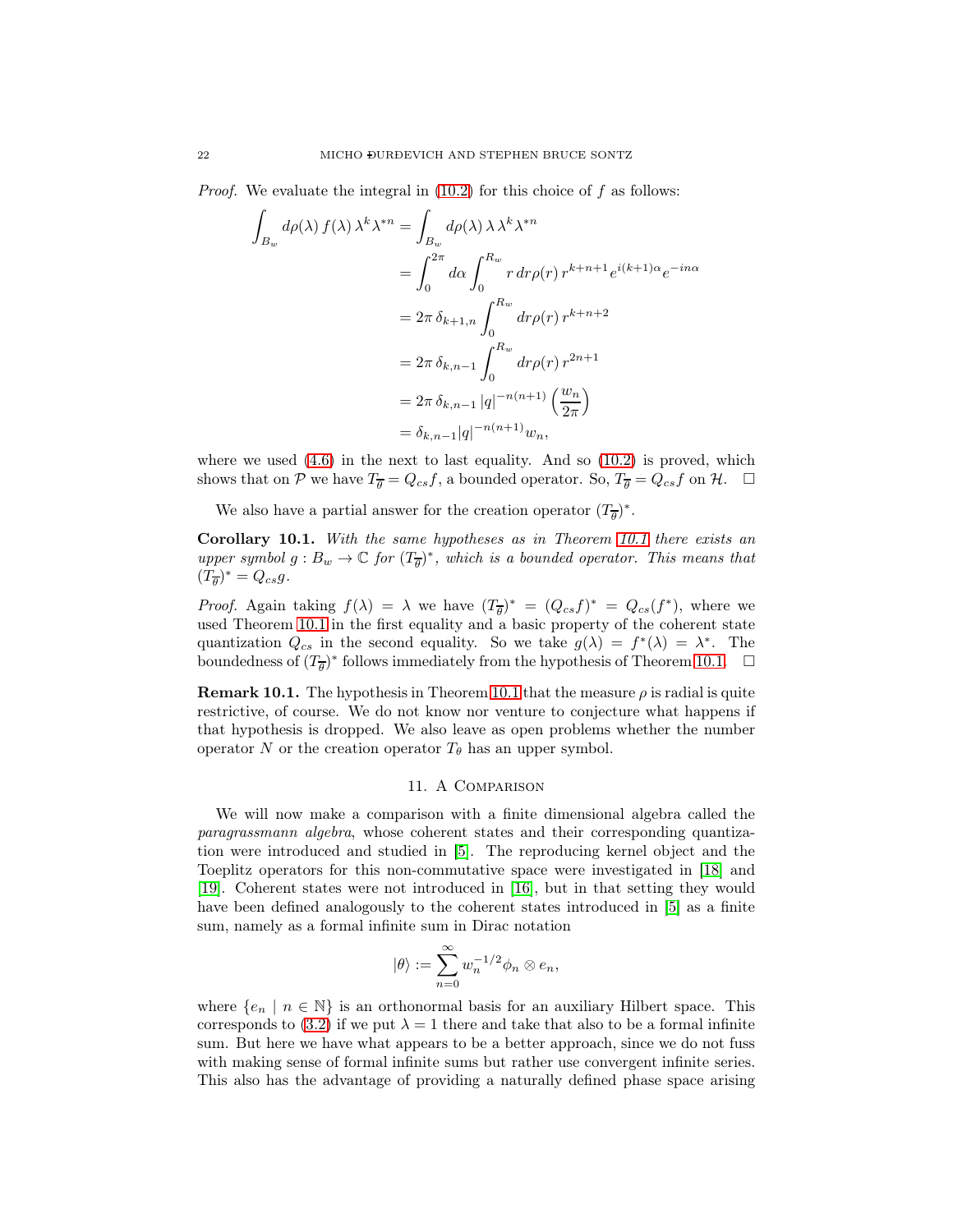from the quantum theory. However, in [\[5\]](#page-23-18) there is no phase space presented and that is in accord with our approach here as we now discuss.

We start with a brief review of material in [\[19\]](#page-23-20) where more details can be found. First, fix  $q \in \mathbb{C} \setminus \{0\}$  and an integer  $l \geq 2$ . Then the paragrassmann algebra  $PG_{l,q}$  is defined as the quotient of the Manin plane  $\mathbb{C}Q_q(\theta, \overline{\theta})$  by putting  $\theta^l = 0$  and  $\overline{\theta}^l = 0$ . Then using a finite sequence of weights  $w_n > 0$  for  $0 \leq n \leq l-1$  one introduces a sesqui-linear form by  $\langle \theta^i \overline{\theta}^j, \theta^k \overline{\theta}^l \rangle := w_{i+l} \, \delta_{i-j,k-l} \chi_l(i+l)$ , where  $\chi_l(n) = 1$  for  $0 \le n \le l - 1$  and  $\chi_l(n) = 0$  for  $n \ge l$ . Here we have  $i, j, k, l \in \{1, 2, ..., l - 1\}$ . (Technically, we also have to put  $w_n = 0$  for  $n \geq l$ .) Then this sesqui-linear form, when restricted to the finite-dimensional sub-algebra  $\mathcal F$  of  $PG_{l,q}$  generated by  $\theta$ , satisfies

$$
\langle \theta^i, \theta^k \rangle := w_i \, \delta_{i,k} \chi_l(i) = w_i \, \delta_{i,k}
$$

and so is a positive definite inner product, thereby making the sub-algebra  $\mathcal F$  into a Hilbert space. There is an associated projection operator  $P: PG_{l,q} \rightarrow PG_{l,q}$ , given in Dirac notation as  $P = \sum_{k=0}^{l-1} w_k^{-1} |\theta^k\rangle \langle \theta^k|$ , whose range is  $\mathcal{F}$ . Then a Toeplitz operator  $T_g$  with symbol  $g \in PG_{l,q}$  is defined as expected:  $T_g \phi := P(\phi g)$  for all  $\phi \in \mathcal{F}$ . And it turns out that  $T_g : \mathcal{F} \to \mathcal{F}$  is a linear map. All of this is reminiscent of the Manin quantum plane except for details having to do with the fact that the variables  $\theta$  and  $\theta$  are nilpotents. And a similar argument (see [\[19\]](#page-23-20)) also shows that the annihilation operator  $T_{\overline{\theta}}$  satisfies

<span id="page-22-1"></span>(11.1) 
$$
T_{\overline{\theta}} \theta^j = \left(\frac{w_j}{w_{j-1}}\right)^{1/2} \theta^{j-1} \text{ for } 1 \le j \le l-1 \text{ and } T_{\overline{\theta}} 1 = 0.
$$

But we use  $\theta^l = 0$  and  $\theta^{l-1} \neq 0$  to see that  $(T_{\overline{\theta}})^l = 0$  and  $(T_{\overline{\theta}})^{l-1} \neq 0$ . So,  $T_{\overline{\theta}}$  is a nilpotent operator of nilpotency  $l$  acting on the Hilbert space  $\mathcal F$  whose dimension is l. In fact [\(11.1\)](#page-22-1) shows that  $T_{\overline{\theta}}$  is equivalent to one  $l \times l$  Jordan block with zeros along the diagonal. And its spectrum is  $Spec(T_{\overline{\theta}}) = \{0\}$ , with  $\theta^0 = 1$  being an eigenvector of multiplicity one. Also, there are no other eigenvectors. So the phase space is the one-point set  $\{0\}$ , a truly trivial situation. And  $\phi_{\lambda=0}=1$  is the only coherent state for the paragrassmann algebra, again a trivial situation.

So our approach gives rather curious results for the paragrassmann algebra  $PG_{l,q}$ in contrast to the more conventional example of the Manin plane. We wish to emphasize that the paragrassmann algebra  $PG_{l,q}$  for  $q \neq 1$  is a non-commutative quantum theory whose phase space is trivial. Moreover, the Hilbert space  $\mathcal F$  is not spanned by the coherent states, but far from it. According to Definition [3.3](#page-7-4) the paragrassmann algebra  $PG_{l,q}$  is an extreme quantum theory. On the other hand,  $PG_{l,q}$  (even for the commutative case  $q = 1$ ) is a quantum space with only one point, that is, with exactly one unital algebra morphism  $\alpha$  :  $PG_{l,q} \to \mathbb{C}$ , since the nilpotency conditions force  $\alpha(\theta) = \alpha(\overline{\theta}) = 0$ .

## 12. Concluding Remarks

<span id="page-22-0"></span>Here we have introduced the coherent states associated with just one Toeplitz annihilation operator. Rather analogous results should hold in settings where there is a commuting family of Toeplitz annihilation operators whose coherent states are defined as their common eigenvectors and whose phase space consists of their ordered n-tples of eigenvalues. A more interesting situation arises if one is dealing with a family of non-commuting Toeplitz annihilation operators and their coherent states. Other possibilities for further research on this topic include studying the